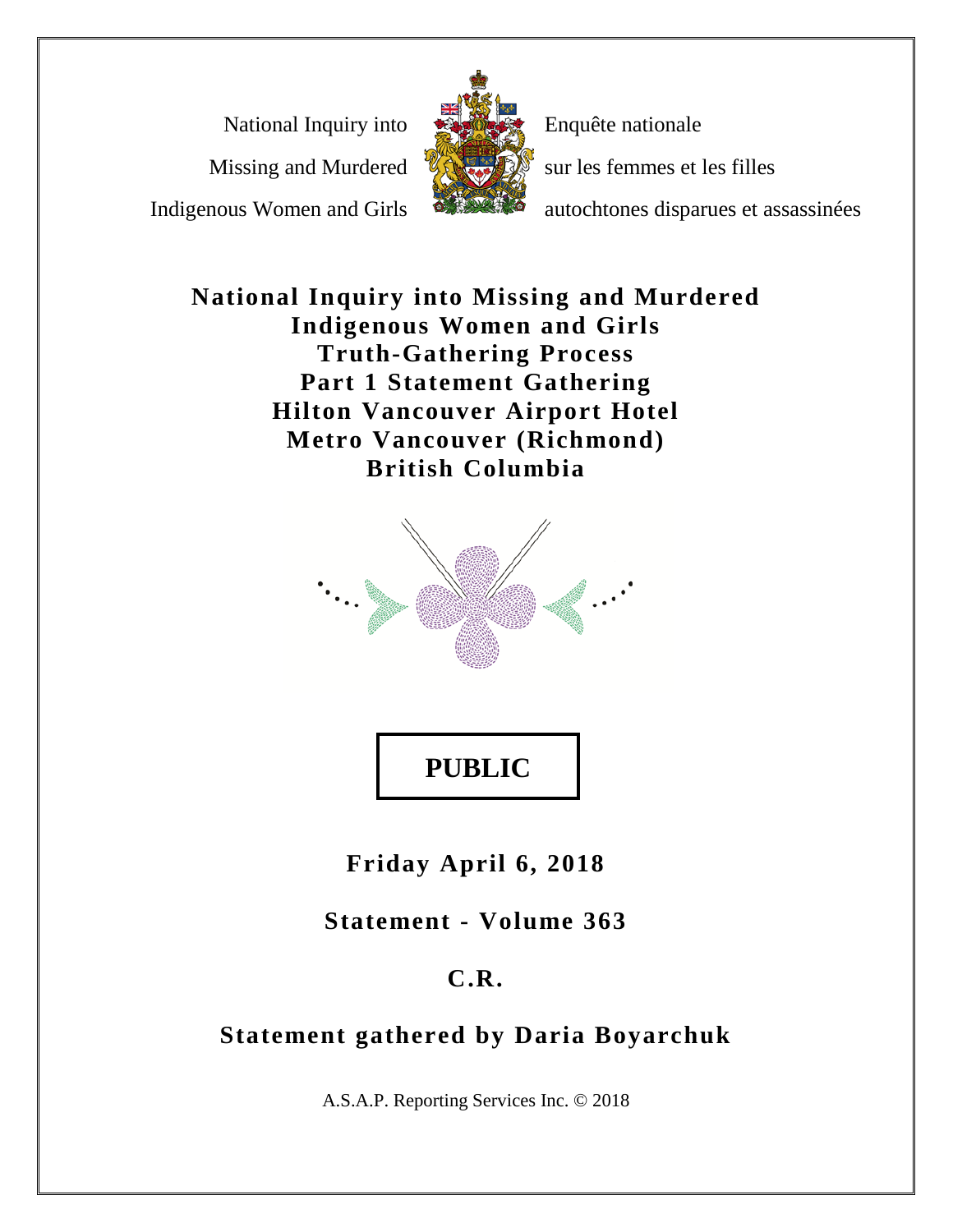# **II**

#### **ORDER**

Pursuant to Rule 7 of *Legal Path: Rules of Respectful Practice*, Chief Commissioner Marion Buller ordered that all names be made anonymous in this transcript and any related documents. The order for anonymity was made June 27th, 2019.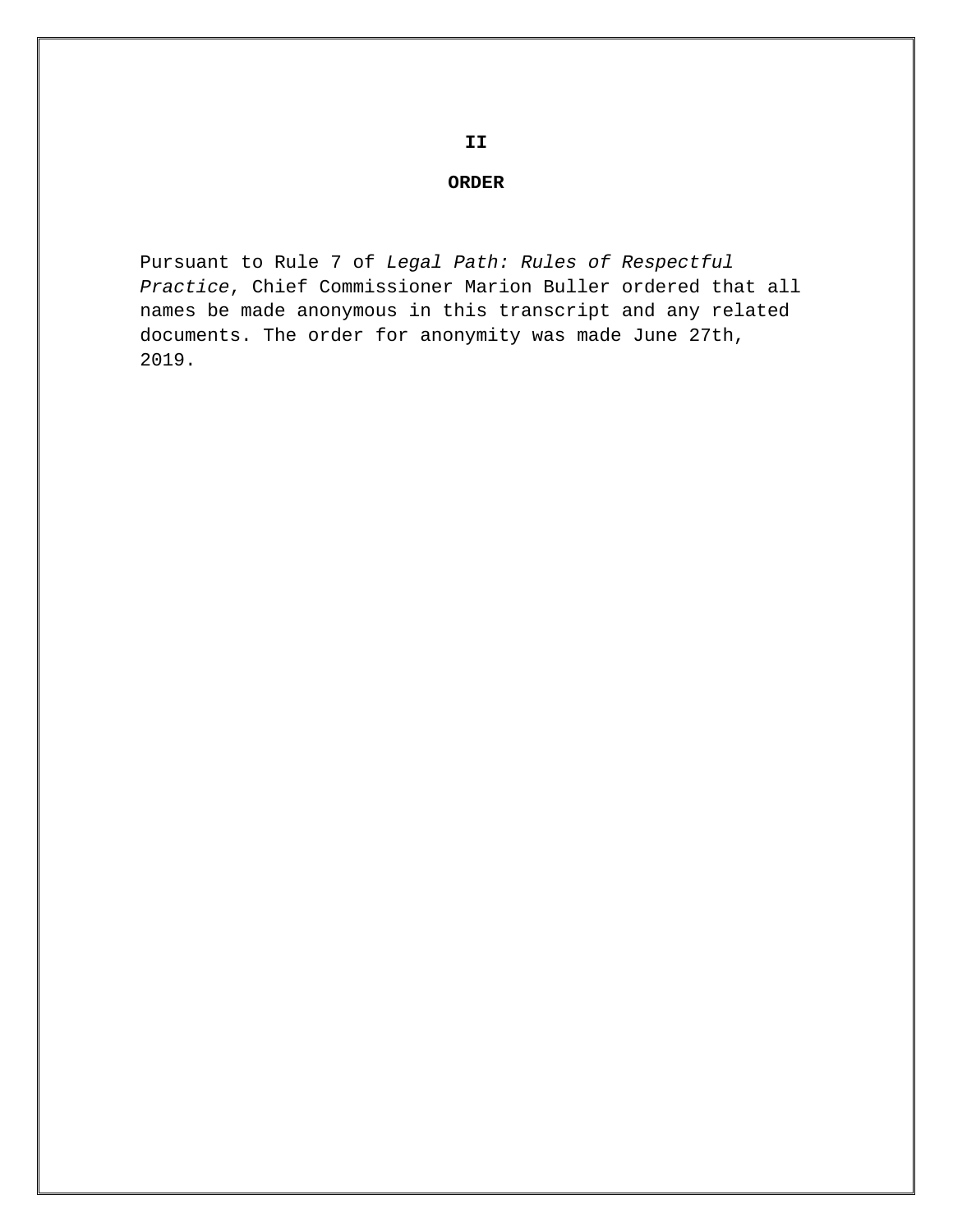#### **III**

#### **TABLE OF CONTENTS**

| Statement - Volume 363<br>April 6, 2018<br>Witness: C.R.<br>Statement gatherer: Daria Boyarchuk | <b>PAGE</b> |  |
|-------------------------------------------------------------------------------------------------|-------------|--|
|                                                                                                 |             |  |
| Reporter's Certification 36                                                                     |             |  |

**Documents submitted with testimony: none.**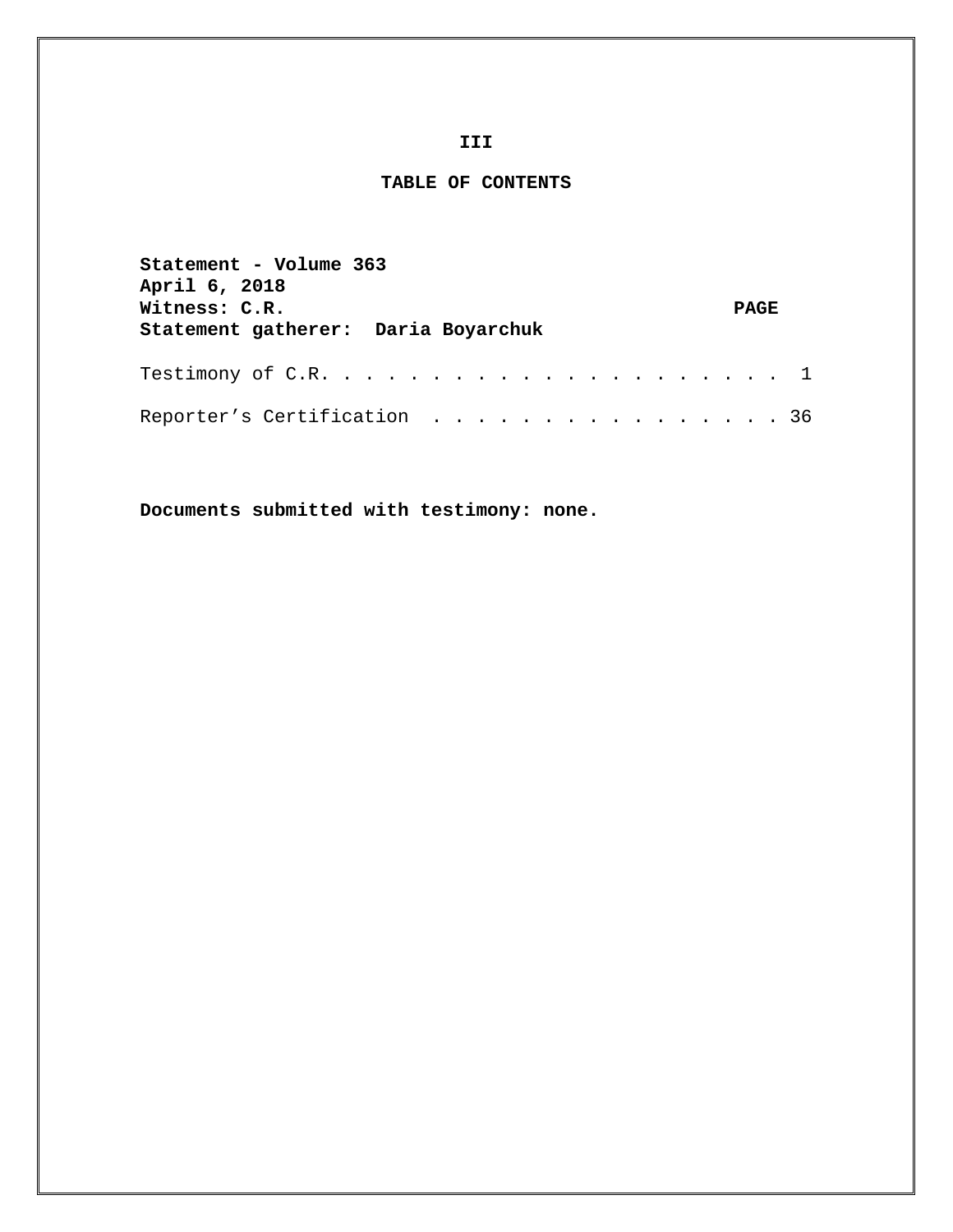**Statement – Public 1 C.R.**

 Richmond, British Columbia ---Upon commencing Friday, April 6, 2018 **MS. DARIA BOYARCHUK:** Hi. My name is Daria Boyarchuk, and I'm the statement-gatherer for the National Inquiry for Missing and Murdered Indigenous Women and Girls, and I'm here in the presence of [C.R.], who has come here to share a story, April 6, 2018. We are here in Vancouver, British Columbia, and we're also here in presence of our health support worker. **MS. S.N.:** My name is [S.N.]. Thank you. **MS. DARIA BOYARCHUK:** And also, a friend, a very close friend of [C.R.]'s. Would you please introduce yourself? **MS. S.B.:** [S.B.]. **MS. DARIA BOYARCHUK:** [S.B.], thank you. [C.R.]? **MS. C.R.:** Yes. **MS. DARIA BOYARCHUK:** I have a consent form that I have spoken to you earlier about. [*Registrar's note: Off-the-record informed consent discussion omitted*]. **MS. DARIA BOYARCHUK:** It is 4:29 in the afternoon, and I invite you -- why do I have three pens now by my side? I invite you, [C.R.], to share your story in the way that you feel most comfortable with. If you want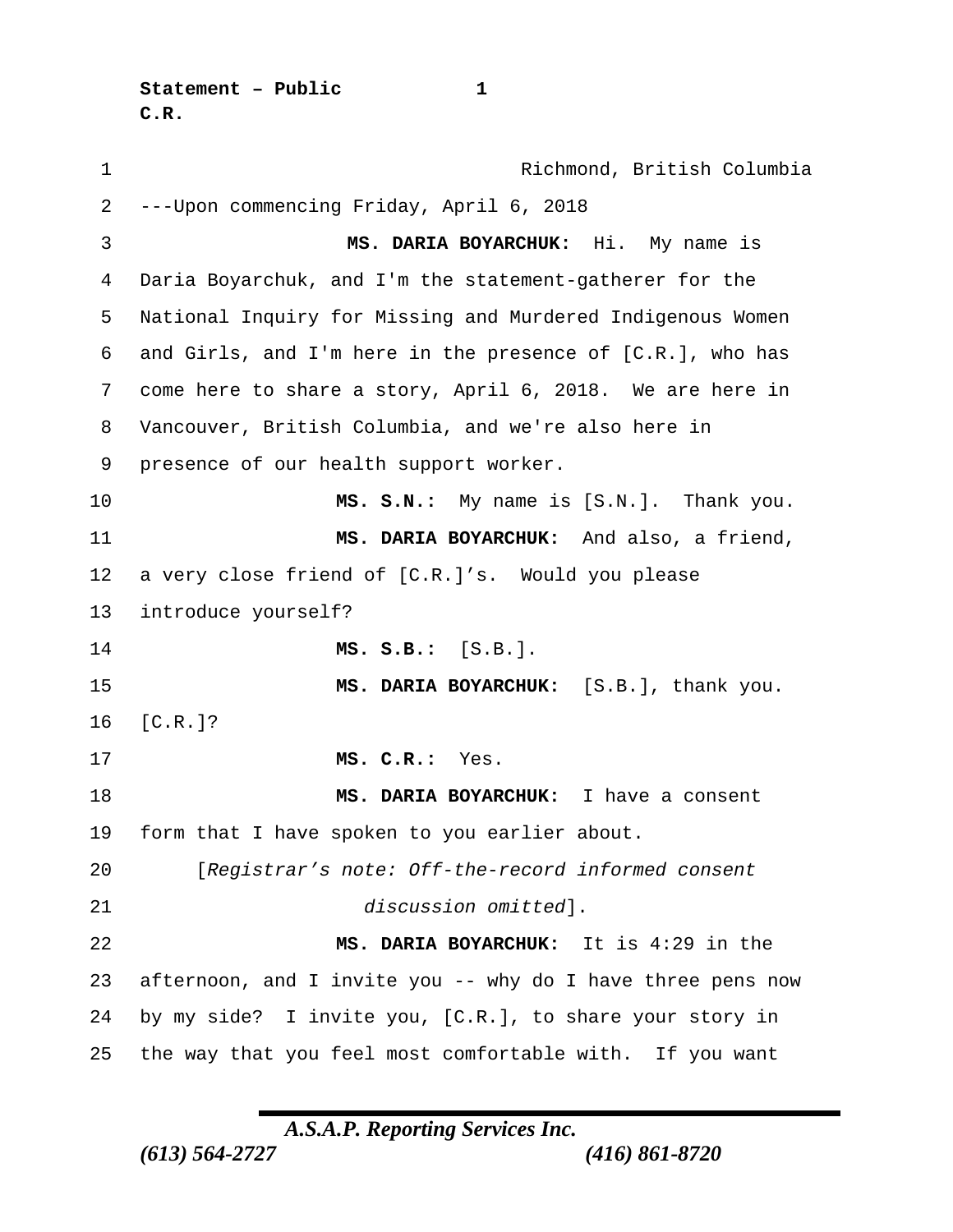**Statement – Public 2 C.R.**

 me to ask you questions, if you want to just let the story flow, feel free to do so.

 **MS. C.R.:** Okay. My name is [C.R.]. I was born January 2nd, 1961, in [BC Community 1], in my grandmother's house. I am the sixth of 11 children, 6 although one is  $-$  one passed on when she was  $11 - -$  I mean, she was five. Sorry.

8 My mom didn't raise the first -- I call us the first litter of kids, the older kids. She didn't raise us. We were raised by our grandparents. She married the two youngest sisters' dad, who was white, so she had to leave the reserve, and she passed away -- she was 29 when she was passed away -- when she passed away of alcoholism. My grandparents' home was very dysfunctional, very -- there was lots of rage, lots of anger, lots of sadness. I felt like I was always being beaten up by my grandfather, and my grandmother was very quiet. And I was being -- I was being molested from the time I was five until I was eleven by my grandparents' -- one of my grandparents' sons, and one of their son-in-laws. **MS. DARIA BOYARCHUK:** Grandparents' son -- so this is your uncle? **MS. C.R.:** I don't refer to them as my uncles. I haven't since we went to court. So I refer to them as my grandparents' --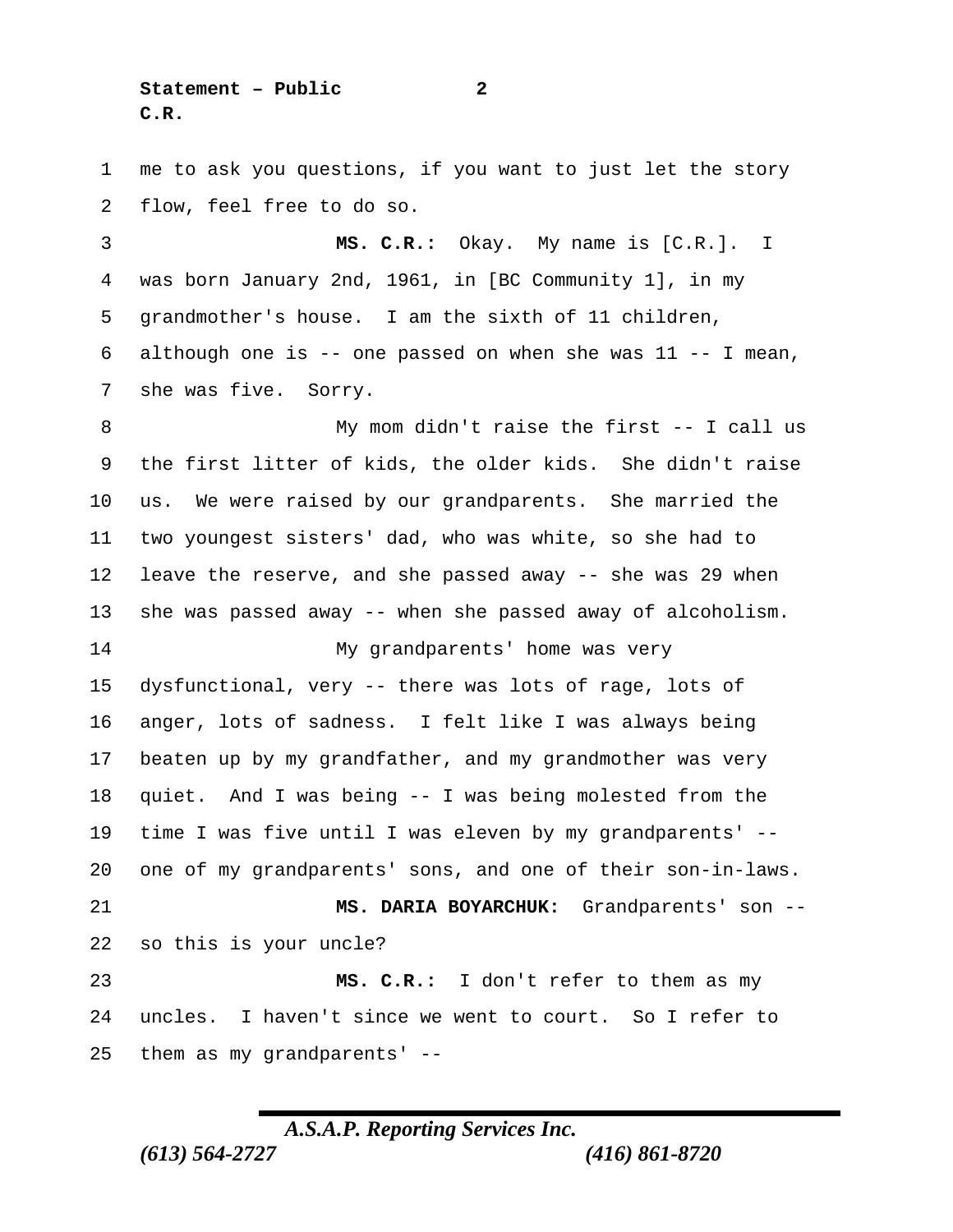**Statement – Public 3 C.R.**

 **MS. DARIA BOYARCHUK:** Okay. **MS. C.R.:** Yeah. So the molestations would be during the day -- one of them would be during the day, and the other one would be at night. He would -- the one at night would crawl through our bedroom window, and it was, like, almost every -- every night. My cousin [Cousin 1] who lived with us for -- I don't know how long, but I know she was there for a while. We -- the way our grandparents' house was built was that their bedroom was right here, our bedroom was right next door, and then our uncles' bedroom was up in the front. There was never, ever a door on our bedroom. It was like a curtain. And I know that the one that would come in at night, he would come after me, and then he would -- if I pushed him away or anything, he would go over to my cousin. My younger brother slept in the bottom bunk. And I think there was a bed -- there was, like, a bed next door to -- right beside the bunk bed, but I'm not sure who slept there. My older siblings, [four names redacted], and my cousin [Cousin 2], they were all sent to -- what is

it called?

| 23 | MS. S.B.: Residential?                  |
|----|-----------------------------------------|
| 24 | MS. C.R.: I don't remember.             |
| 25 | MS. S.B.: The Mormon Placement Program. |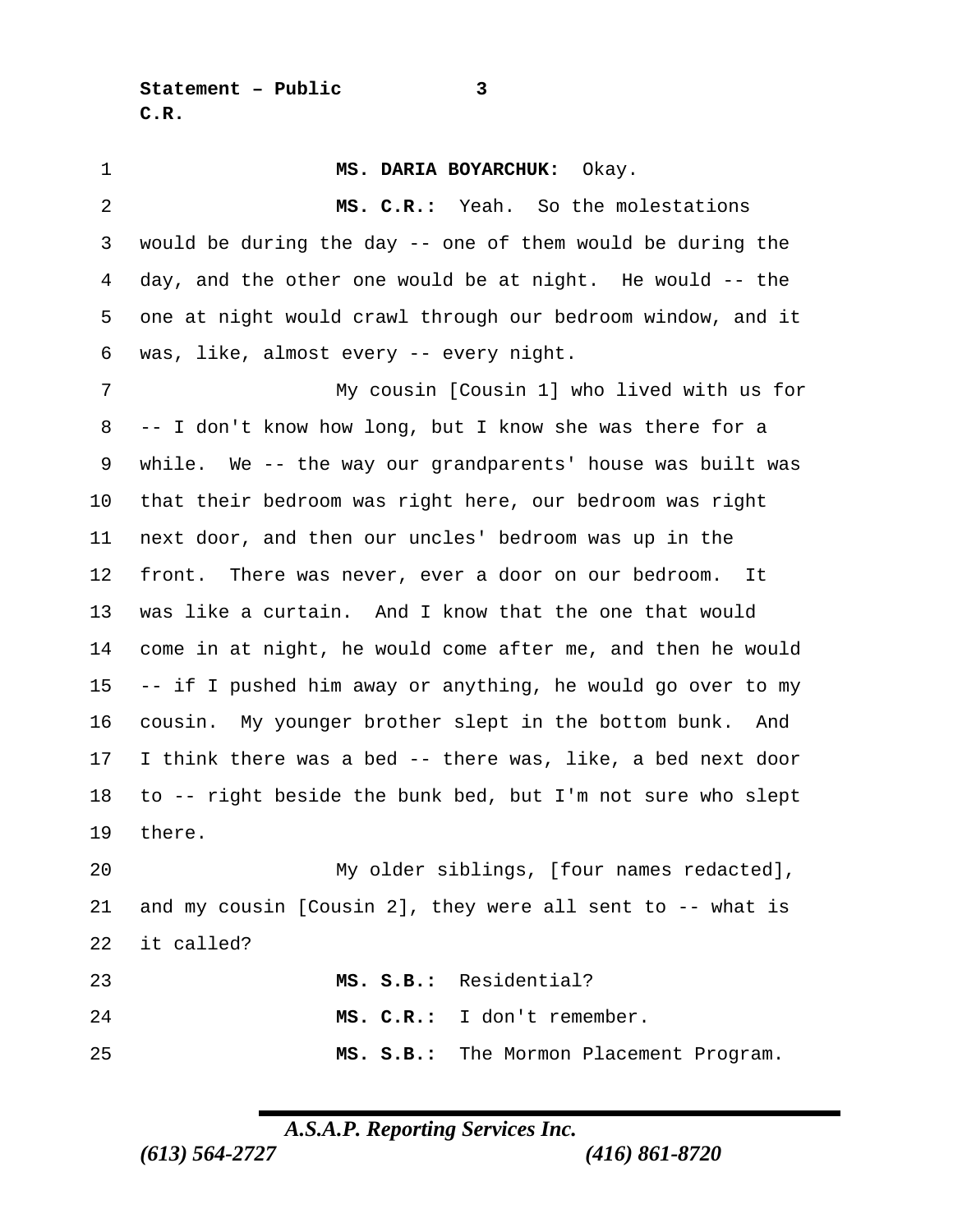```
Statement – Public 4
C.R.
```

| $\mathbf 1$ | MS. C.R.: Mormon Placement Program.                     |
|-------------|---------------------------------------------------------|
| 2           | MS. DARIA BOYARCHUK: Who was that there,                |
| 3           | again?                                                  |
| 4           | MS. C.R.: My older siblings.                            |
| 5           | MS. DARIA BOYARCHUK: Your older -- okay.                |
| 6           | MS. C.R.: Yeah.                                         |
| 7           | MS. DARIA BOYARCHUK: All of them, or --                 |
| 8           | MS. C.R.: Yeah. My brother [M.] and I                   |
| 9           | weren't allowed to go because we were too young.        |
| 10          | MS. DARIA BOYARCHUK: Mormon?                            |
| 11          | MS. C.R.: Placement Program.                            |
| 12          | MS. DARIA BOYARCHUK: Placement Program?                 |
| 13          | MS. C.R.: Yeah.                                         |
| 14          | MS. DARIA BOYARCHUK: Like, how many                     |
| 15          | siblings would you say were there? Who was sent?        |
| 16          | MS. C.R.: It was [four names redacted]                  |
| 17          | and my cousin [Cousin 2].                               |
| 18          | MS. DARIA BOYARCHUK: Okay. So --                        |
| 19          | MS. C.R.: Five.                                         |
| 20          | MS. DARIA BOYARCHUK: -- five?                           |
| 21          | MS. C.R.: Yeah.                                         |
| 22          | MS. DARIA BOYARCHUK: In the same bedroom                |
| 23          | where this man would climb in, how many, would you say, |
| 24          | kids were sleeping?                                     |
| 25          | MS. C.R.: At one time, I think there was                |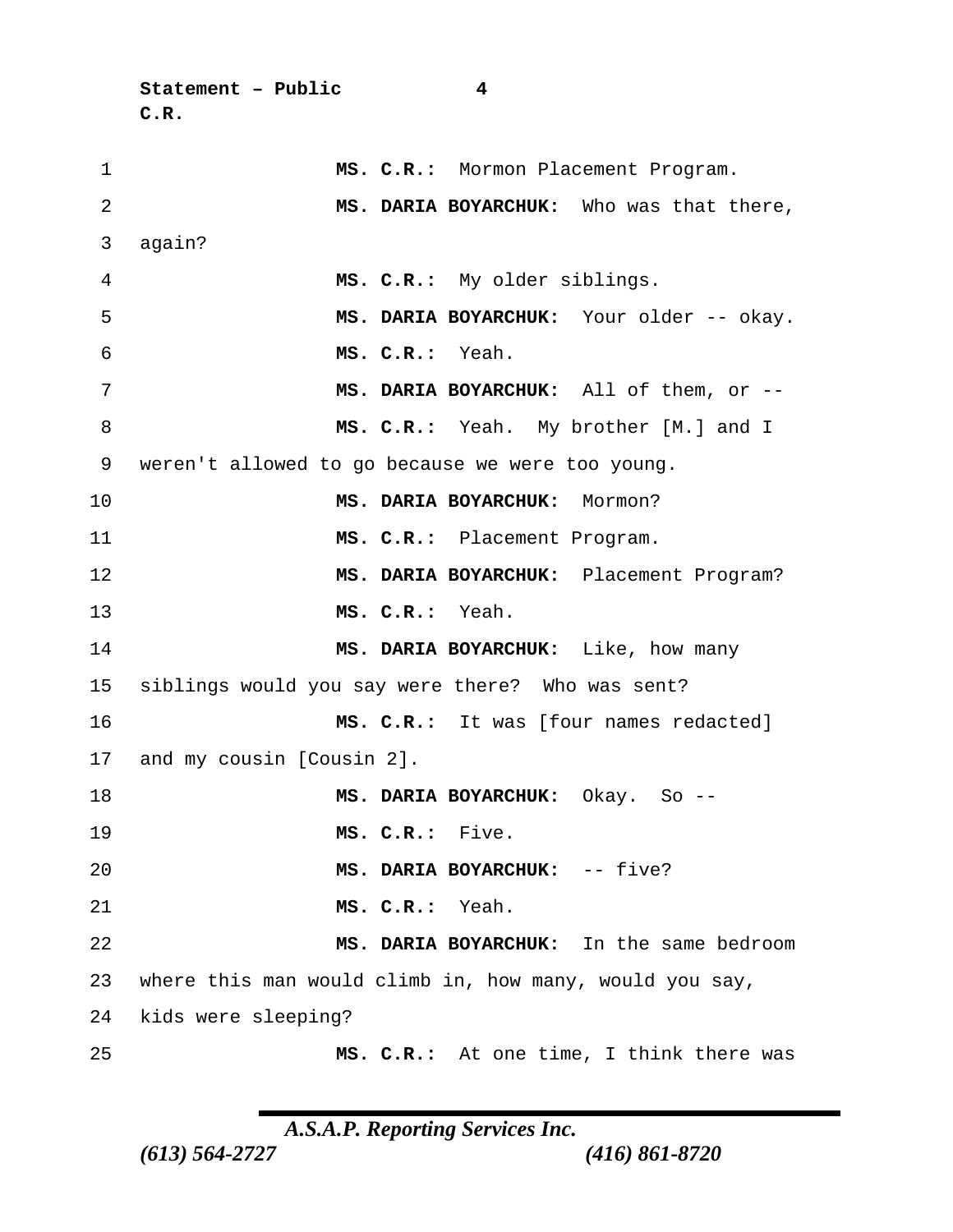**Statement – Public 5 C.R.**

 at least six of us in that one room, yeah. And -- like I said, it went on until I was at least 11, and I remember, at one point, telling my sister because they were home for the summer or something. I told my older sister that the one at night was climbing through our bedroom window, and she said -- she had told me to go outside and get a big stick for when he comes in, and I remember thinking, like, "Why can't you do anything about it? Because you're supposed to be the bigger sister." 11 Right? But that was the extent of it. That was the extent of me telling anybody what was going on. I was raped by one of my cousins. He would actually crawl -- like, I started sleeping in the living room on the couch, and he would climb through the window, and he would rape me on the couch at least once or twice a week. I honestly believed that because of what was going on in my grandparents' house, that was normal. Everything that was happening to me was normal, and I don't... My mom passed away when I was ten. I remember sitting on the couch, and the police came to the door, and they asked my grandparents if they were the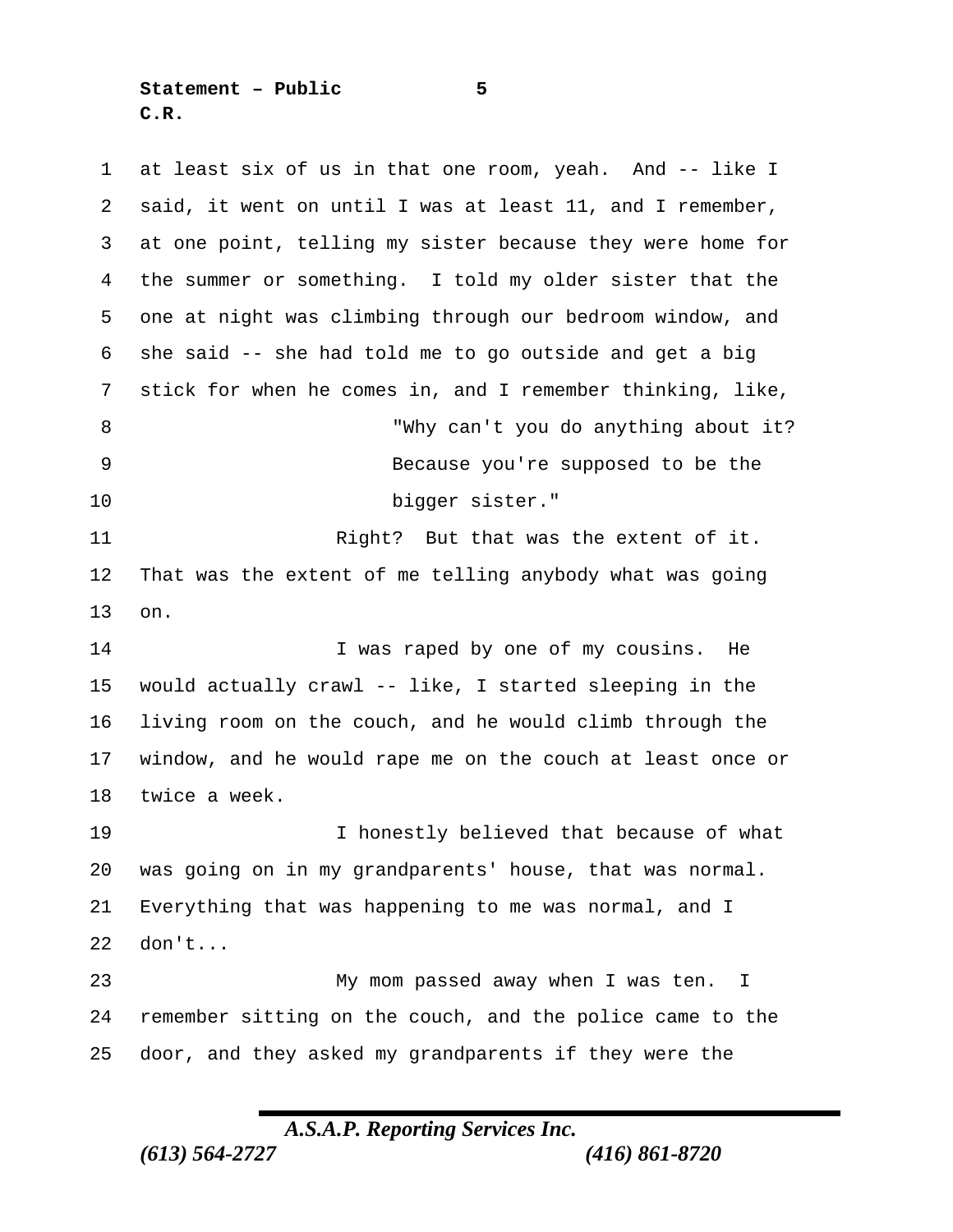```
Statement – Public 6
C.R.
```
 parents of [J.P.] and my grandfather said, "Yes," so he -- they called him outside. And he came in -- he came back in, and all he said was, "Your mom's dead," and I remember sitting there beside my sister [J.], and I kept saying, "No, she's not. She's not. She's coming home." 10 I remember my grandfather looking at me and just telling me to shut the fuck up. 12 I don't -- I remember them bringing her home in the casket, and I was sitting on the chair by the living room, and my brother [T.] -- my oldest brother [T.] came over to me, and he said, "Let's go see Mom." 17 So I went up with him, and I stood there, and I kept saying to her, "Mom, you have to wake up now." 20 I kept saying, "You're home now. You can wake up. It's okay." 23 But again, I was shut down by my family, because I wasn't allowed to grieve my mom passing away. I don't remember the funeral.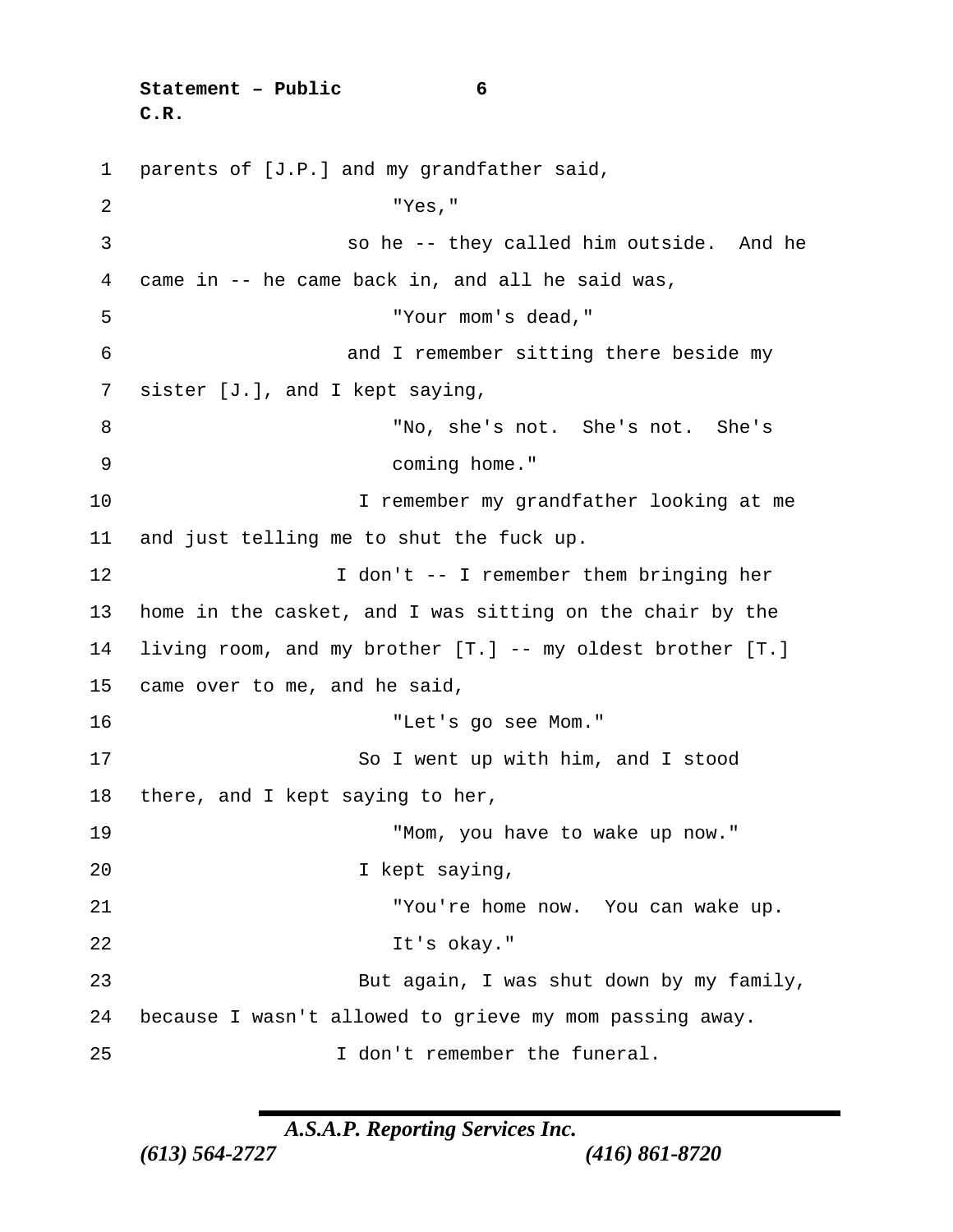**Statement – Public 7 C.R.**

1 1 I think I was probably twelve when I had my first drink and first cigarette. I remember -- I vaguely remember being in a day school, but I was there for a while. But I remember going to hide away because I didn't want to be at school, so I'd go hide under the dock. I think there was about three or four of us that would go under there, but I'd get beat up when I got home. I remember being -- I don't know how old I was. I was out in the bus stop, and apparently, somebody went and told my grandfather that I was smoking, so he was outside calling, yelling for me, so I went home. **I** got in the door. He closed the door. He threw me across the room by my hair. Then he came after me again, and he threw me in the corner. He had a bar of soap, and he shoved it in my mouth. He told me I had to eat it. In my head, I was saying, "This is not going to stop me from 18 smoking." 19 19 I learned how to shut myself off. I learned how to disassociate. There had been -- there were times when I'd be sitting in my grandparents' living room, and I could feel myself floating up above and watching everything that was going on. I was very, very promiscuous. I had gotten pregnant when I was 16. I think I was 16. I met --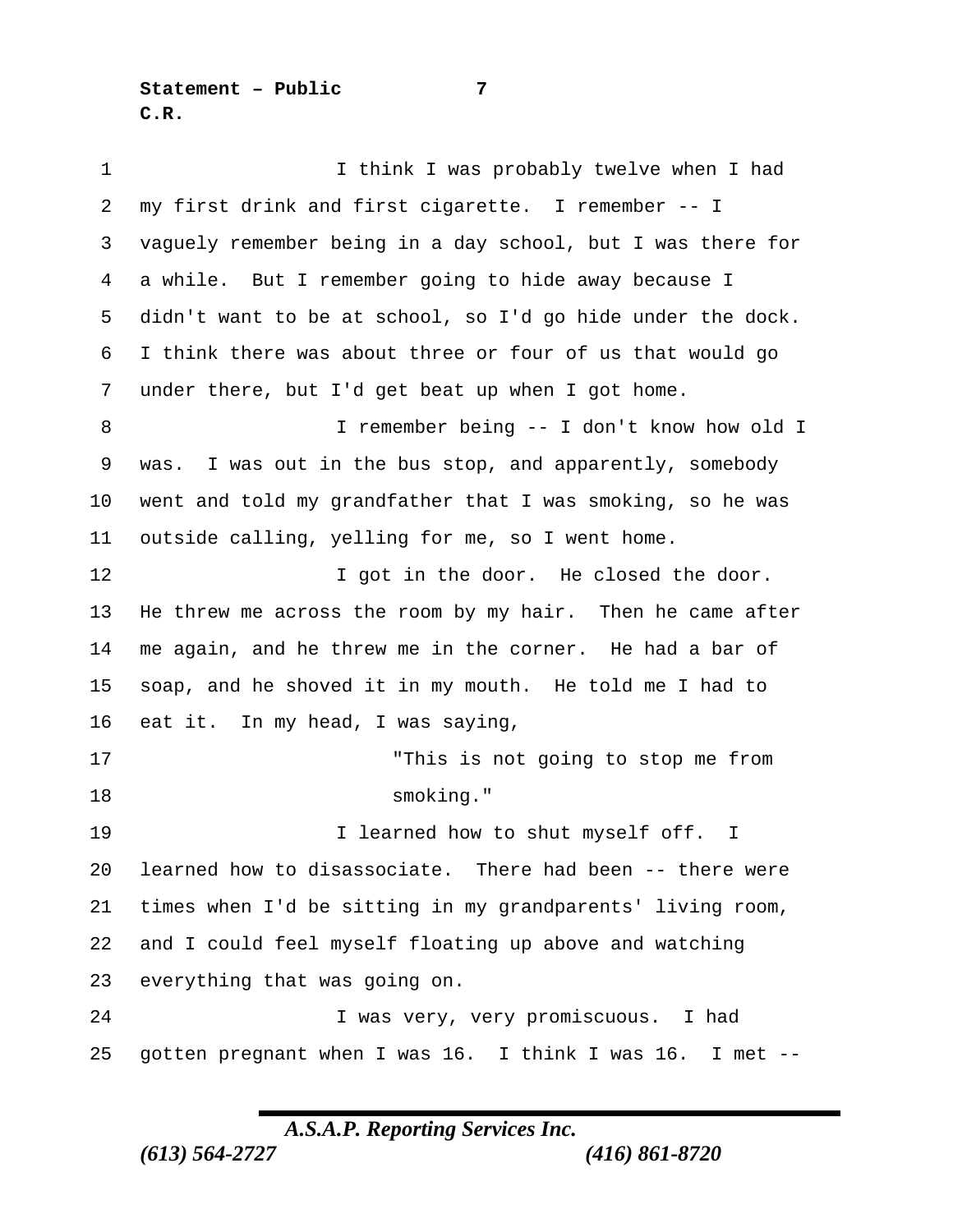**Statement – Public 8 C.R.**

 I met this guy. He was in the military. In my mind, I thought,

 "I could get pregnant by him, and he'll take me out of here." I was actually put on birth control by my sister. **MS. DARIA BOYARCHUK:** Your oldest sister? **MS. C.R.:** Yeah. **MS. DARIA BOYARCHUK:** The one you spoke to **MS. C.R.:** Yeah. **MS. DARIA BOYARCHUK:** Spoken to about -- **MS. C.R.:** But I didn't know what it was. I was just told I had to take it every day, and I stopped taking it, and that's when I got pregnant. But I didn't even know I was pregnant. I was never even told about having my period. **I** used to get beaten by my sister because some of the girls at school were telling her that I was stuffing my bra, because I was very well-endowed when I was skinny as a whale. I was I would say I was bullied a

 lot when I was growing up. I was like a skinny little whale. Like, I just -- I was so skinny, and I was always getting -- girls were always beating me up. And I became a bully in high school.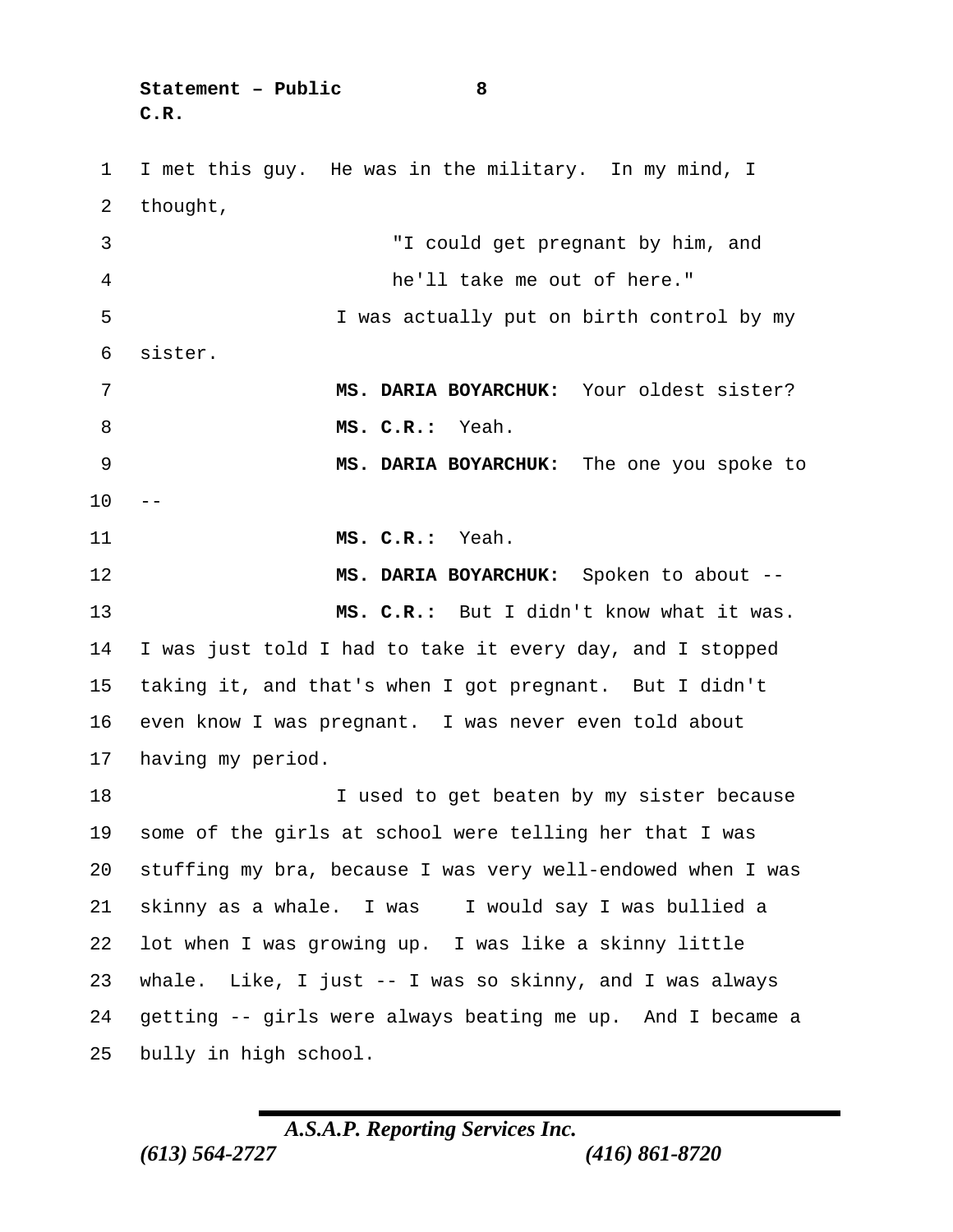**Statement – Public 9 C.R.**

| 1  | I got pregnant when I was 16, left [BC                      |
|----|-------------------------------------------------------------|
| 2  | Community 1] with the dad, but we lived in [BC Community 2] |
| 3  | for a month with his parents, and then we drove across      |
| 4  | Canada to Quebec, to my older sister who was there, and I   |
| 5  | was going to live with her until he came back from Alert,   |
| 6  | but that's when I found out I was pregnant -- so going back |
| 7  | to having this mindset that I was going to get pregnant by  |
| 8  | him so he could take me away.                               |
| 9  | He phoned and he asked me what happened at                  |
| 10 | the doctor's. I told him that I was pregnant, and he says,  |
| 11 | "Okay, I'm going to come back and                           |
| 12 | marry you."                                                 |
| 13 | And I said,                                                 |
| 14 | "No, I'm not going to marry you                             |
| 15 | because I'm pregnant."                                      |
| 16 | I stayed in Longueuil for another month                     |
| 17 | or two, and I went back to my grandmother's house, trying   |
| 18 | desperately to hide the pregnancy, but I was as big as a    |
| 19 | house, so when $--$ I left when I was, like, 127 pounds.    |
| 20 | I went to see the doctor. I told the                        |
| 21 | doctor -- at the time, I said that I wanted to give the     |
| 22 | baby up for adoption because I wouldn't be able to take     |
| 23 | care of the baby, but he was very good friends of my        |
| 24 | grandparents. Like, they were -- like, he was friends with  |
| 25 | everybody. So he ended up telling my grandparents that      |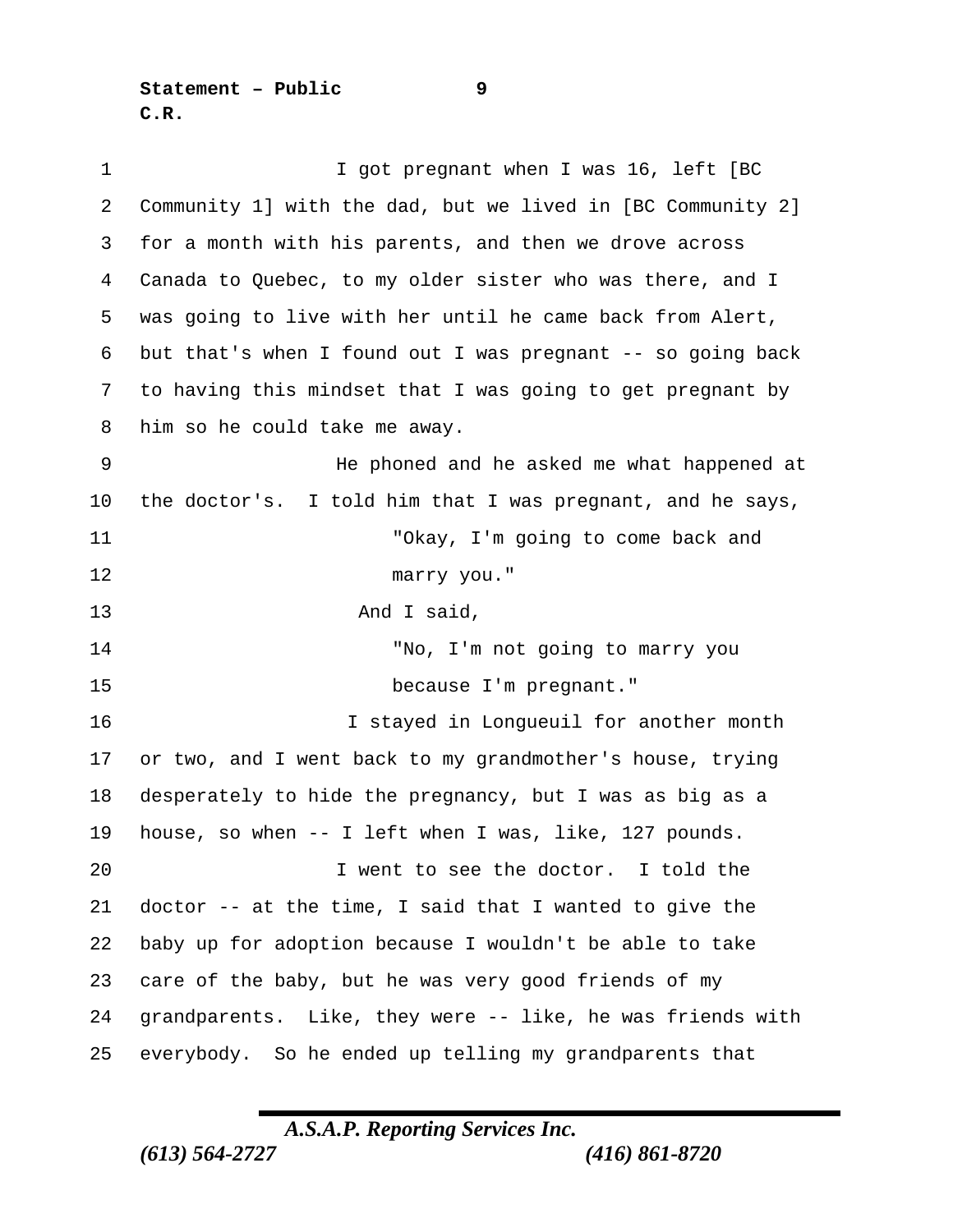**Statement – Public 10 C.R.**

 that was my -- my plan was to give up my son for adoption. 2 And I remember sitting at the dinner table beside my grandfather, and he turned and looked at me. He said, "You know, giving a baby away is like giving away puppies," because he knew how much I loved puppies when I was growing up. I always wanted to have a puppy. And that just hit me, and I told him, I said, "I cannot take care of this baby." 11 I said, "I'm only 16. I want to go to school. I want to do things." **And he said that they would help me.** 15 So I had my son, and I believe now I have I believed in the last few years that my son was an absolute gift to my grandfather, because when I was growing up, he was this mean, very vicious, abusive man, but when my son was born, he totally changed to this little, caring, full of love old man, and I couldn't figure out what happened to him. I even asked -- I remember asking one day, "What did you do with my chinni?" So he ended up -- they ended up raising my son. I left when I was 18 or 19. I moved to [BC Community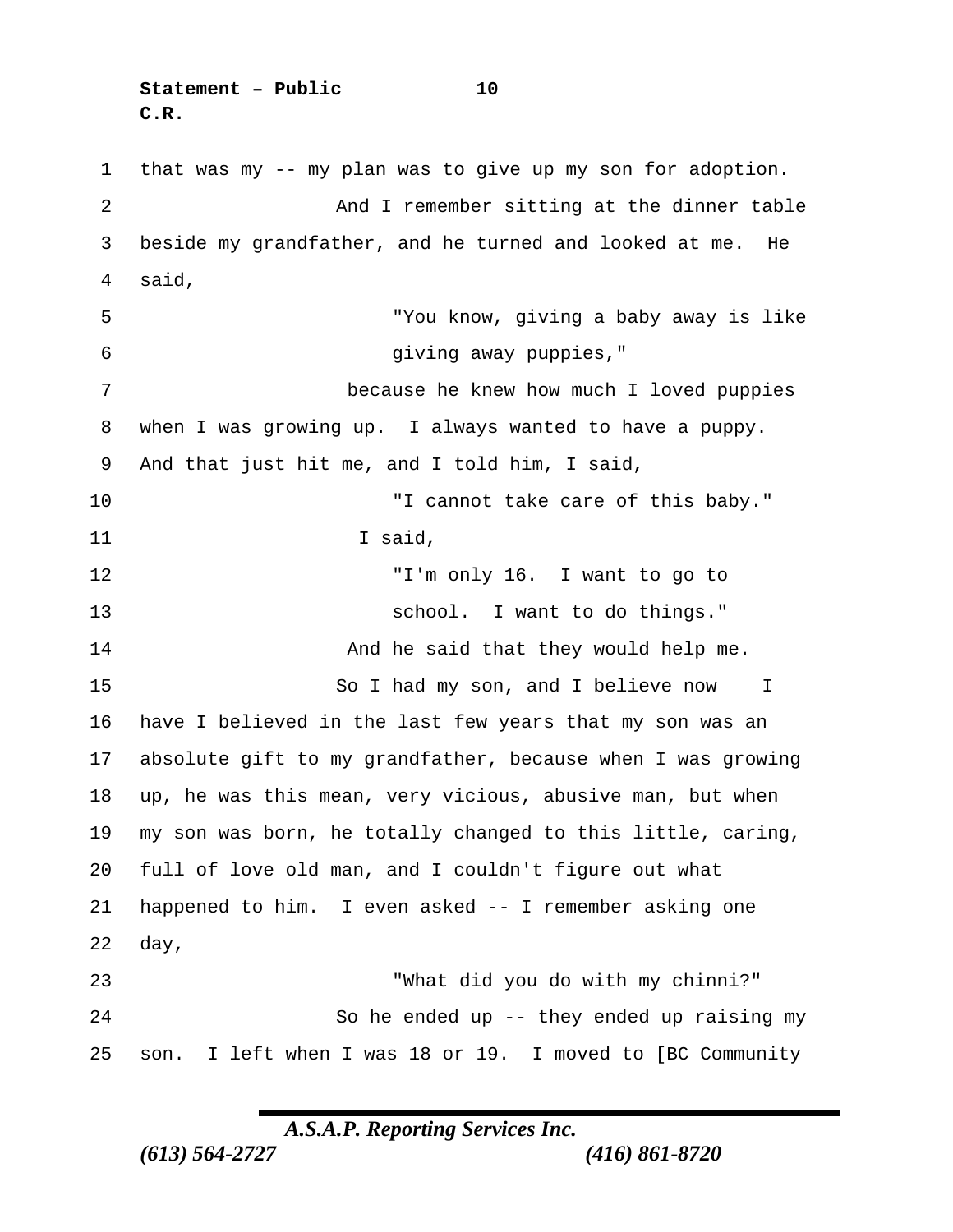**Statement – Public 11 C.R.**

 3], because I told my grandfather I was going to go to [BC Community 3], and I was going to get a job, and I was going to come back and get my son. **MS. DARIA BOYARCHUK:** [*Mistakes name*]? **MS. C.R.:** [BC Community 3]. **MS. DARIA BOYARCHUK:** Okay. Did you go there? **MS. C.R.:** I did. **MS. DARIA BOYARCHUK:** You did go? **MS. C.R.:** Yeah. Got a job at a bar because I was an alcoholic. That's what I always said. I was an alcoholic so I worked in a bar. **MS. DARIA BOYARCHUK:** You were 18, you said, at the time? **MS. C.R.:** I was 19 when I started working at the bar, yeah. 17 17 I went back to [BC Community 1] a few times, tried to take my son, but my grandfather threatened to take me to court, and I didn't want to fight him in court, so I just said, "Okay." I ended up having another son in 1984. He was born in [BC Community 1]. Oh, no, 1982, sorry, and then I had another son in 1984. Their dad was very abusive, and I finally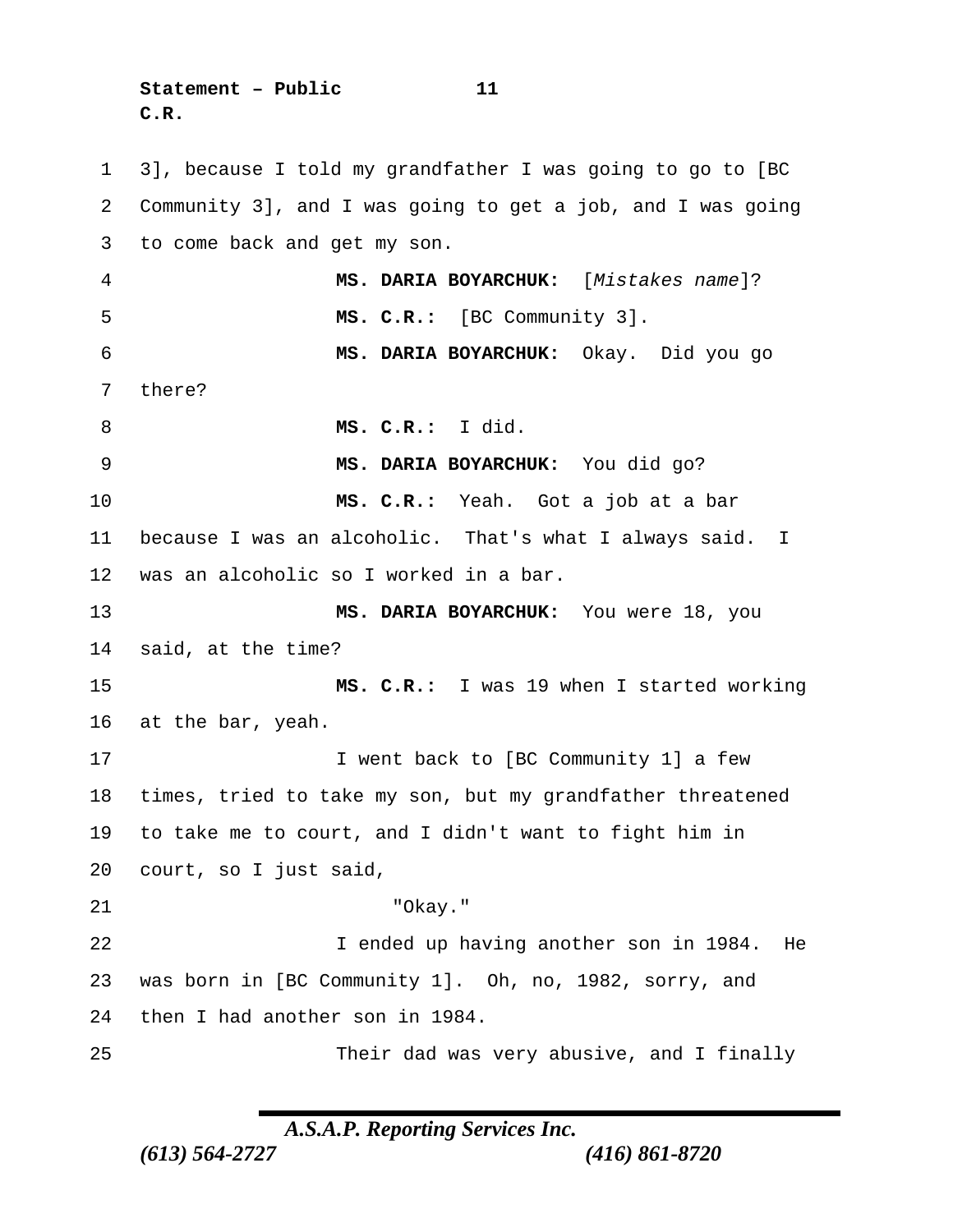**Statement – Public 12 C.R.**

 threw him out, but I just -- I went on a terror. My son -- I asked my neighbours to look after my sons, but I didn't see them for about a week, and the nursery came and got them. They were in care for a while until I was allowed to go see them. I was allowed to take them home for Christmas because I knew that I was going to give them up for adoption. I seen their dad when I got back to [BC Community 3], and I told him that's what I was -- I was going to give them up for adoption, and he wanted to take our older son. But I said, "You can't take just one and leave 14 the other," and I said, you know, "I'm not going to let you do that." 17 So he agreed to let them go for adoption. I think my -- [Son 1] was two at the time, I think. They were adopted into a white family. **MS. DARIA BOYARCHUK:** [Son 1] and -- what about  $-$  **MS. C.R.:** [Son 2]. **MS. DARIA BOYARCHUK:** [Son 2]? **MS. C.R.:** Yeah.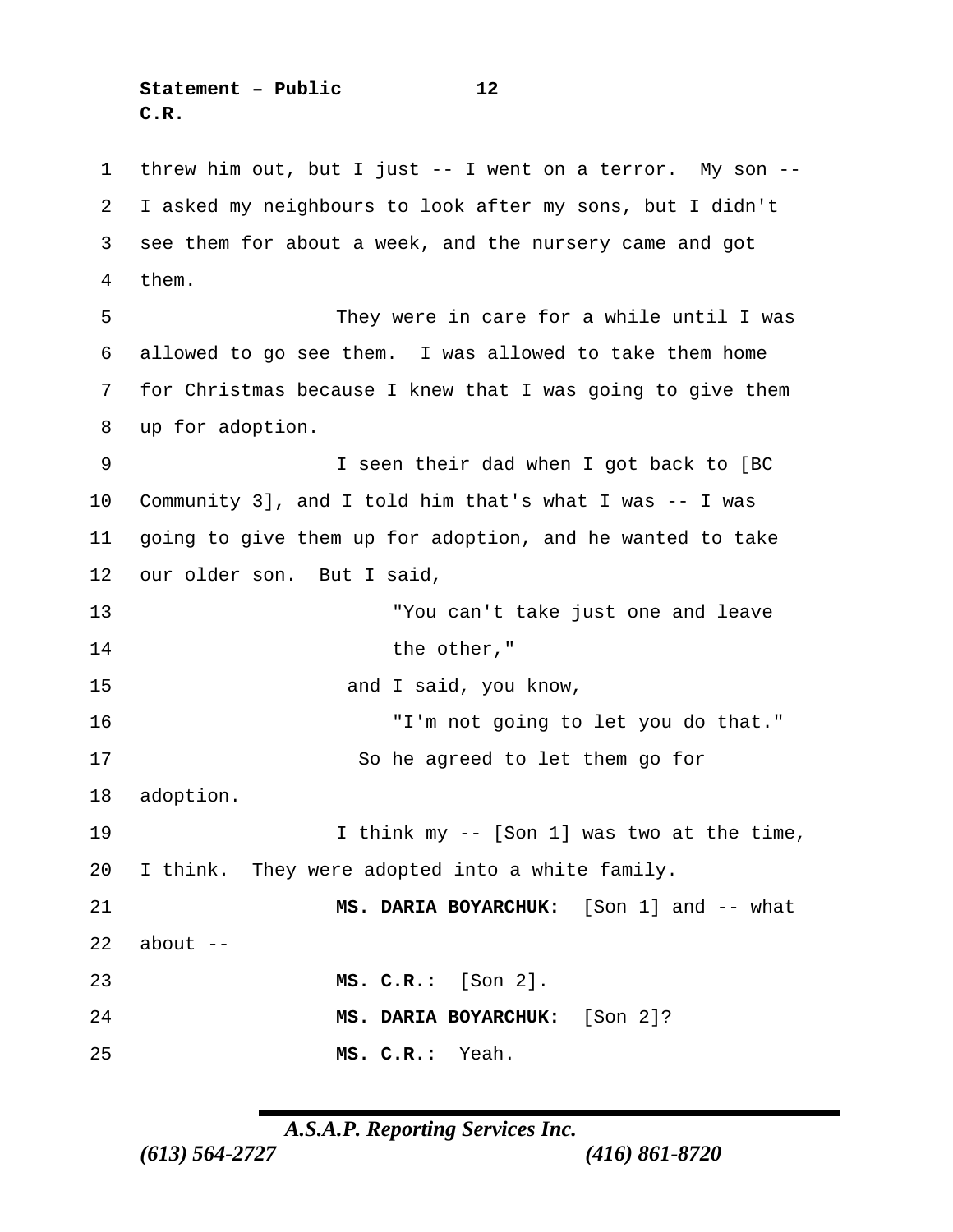**Statement – Public 13 C.R.**

 **MS. DARIA BOYARCHUK:** How old was [Son 2]? **MS. C.R.:** God, I don't even know. Just over a year, I think. Maybe not even a year. I just went on drunk. I never sobered up again after that, after they were -- after I signed the papers, and because I used to think that -- my belief system then was if somebody had sex with me, that showed me that they loved me, so I was having sex with everybody. I worked at a bar. I sold pot. I got accused of being with this married man. It was, like, really? A lot of, like -- after my sons were -- after I signed the papers for my sons, I tried to commit suicide a number of times. I remember being at home in [BC Community 3], and I went in the bathroom, and there were all these different pills. I didn't even know what they were; I was so drunk, because there was a big party happening, and I just took a handful. The next day, my face was just swollen. You had seen my eyes. I remember going to the doctor the next day and telling him -- I went in there and my face was just swollen, and he'd asked me what happened, and I said, "I think I took a whole bunch of pills last night, but I don't know 24 what they were." 25 I said I was drinking.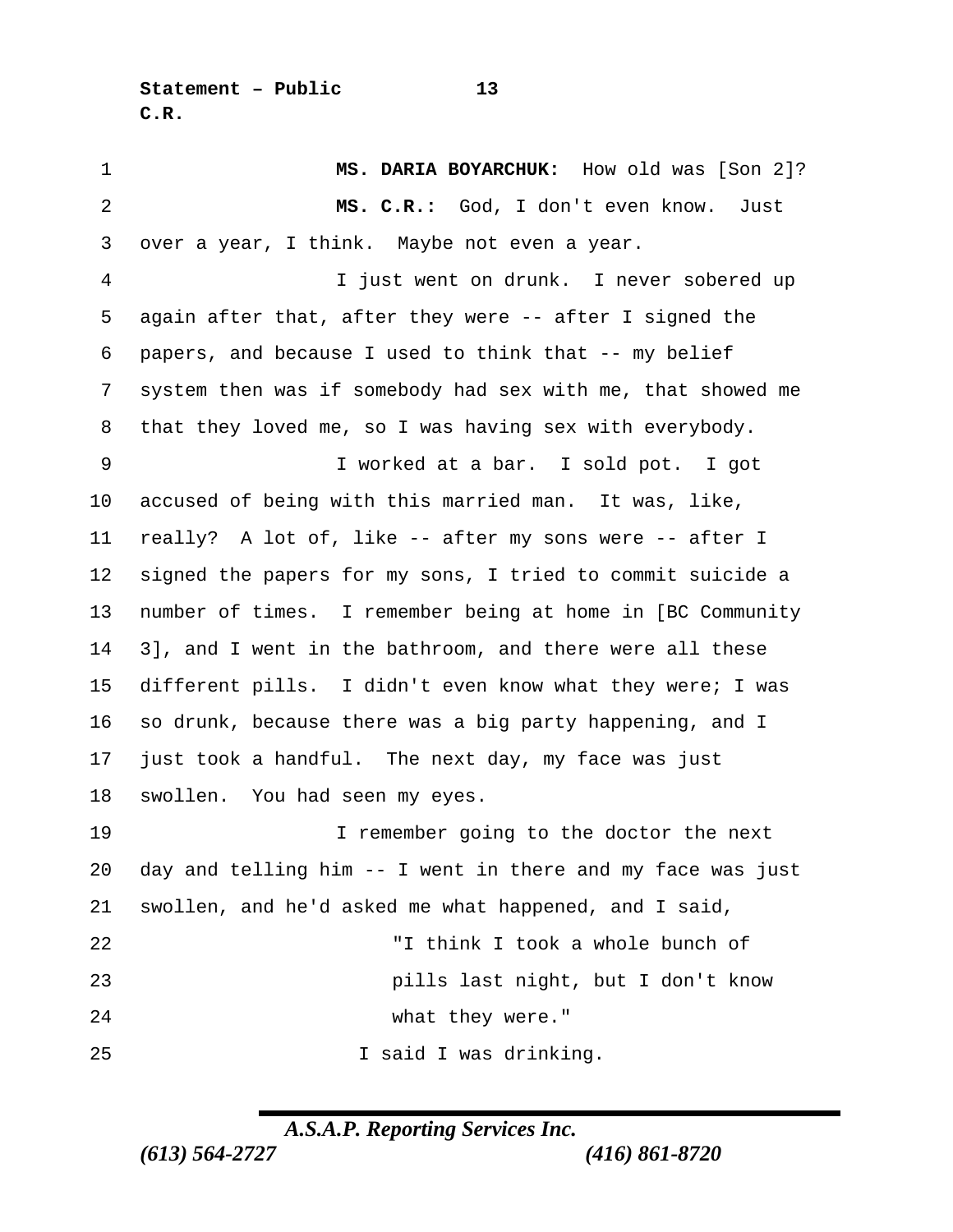**Statement – Public 14 C.R.**

1 1 I moved home for a while, but it was -- hearing everybody say that I was such an awful mother to give my boys away, and then hearing my oldest brother say to me, "You're just like mom. You're going to end up just like her." 7 And I kept saying, "No, I'm not." I didn't know how to stop all these things going on in my head. So it just easier to stay drunk. I think there were sober days in between. I don't know. My relationships were always so dysfunctional, abusive, blackout drunks. 14 14 I finally -- I came here with the one guy that I've been with off and on for seven years. We had this huge plan that we were going to get married, and I never went back. I fell in love with the lights. I fell in love with the parties. So for a whole year, I was drunk, on the street -- **MS. S.B.:** Excuse me. Sorry. **MS. C.R.:** I remember being beat up so many times by men, but it was so normal for me. Like, that's just the way it was. I didn't know any -- any other way it would be. I met this guy. I think it was probably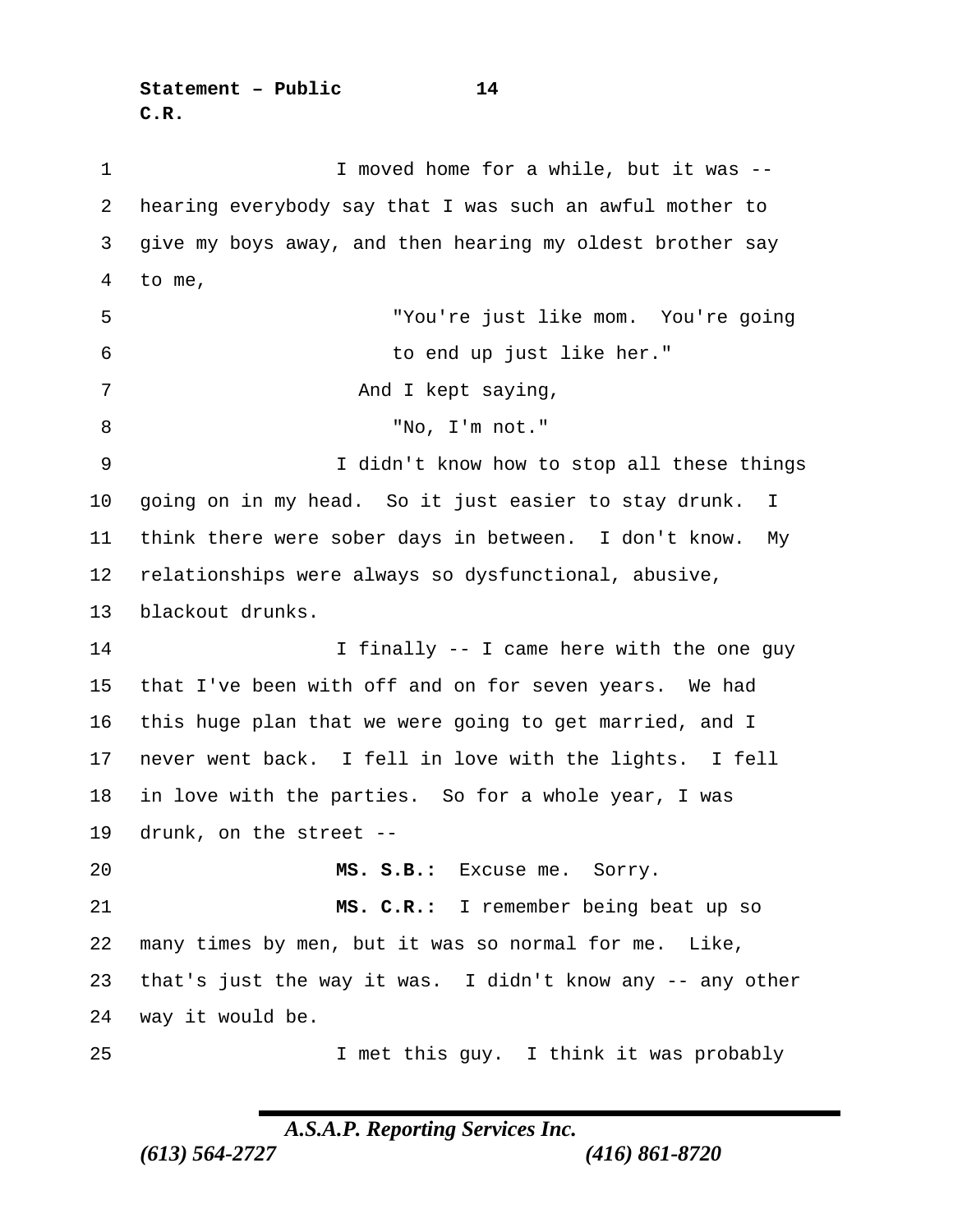**Statement – Public 15 C.R.**

 four months after I got here, and we ended up living together if that's what you want to call it. It was so crazy. I started doing coke. There wasn't a night that went by that I wasn't either high or I was drunk. I remember being in the alley, I was just -- I just did some -- smoked some crack -- did a few hits of crack, and I seen my cousin down the street, and he was shooting up cocaine. So I asked him if he would shoot me up, and he got so mad at me. He swore at me so hard, and he told me never, ever to come around here if you -- if I was looking to get high -- (inaudible) cocaine, but it was okay to smoke crack. And then I started working the street. And I was -- it was crazy because -- it didn't last long, because I always had that one person that always had cocaine, and he always had drinks for me, and we just always hung out together. And maybe I was -- I don't know if I was just naive or I didn't want to see it. Remember (inaudible)? Yeah. I was -- after I found out this guy I was living with was with other women, I kicked him out of the apartment, changed my locks, and then I was -- I was

 actually on a drunk already for, like, three months, and this guy had called. I'd passed out. This guy had called, and he said,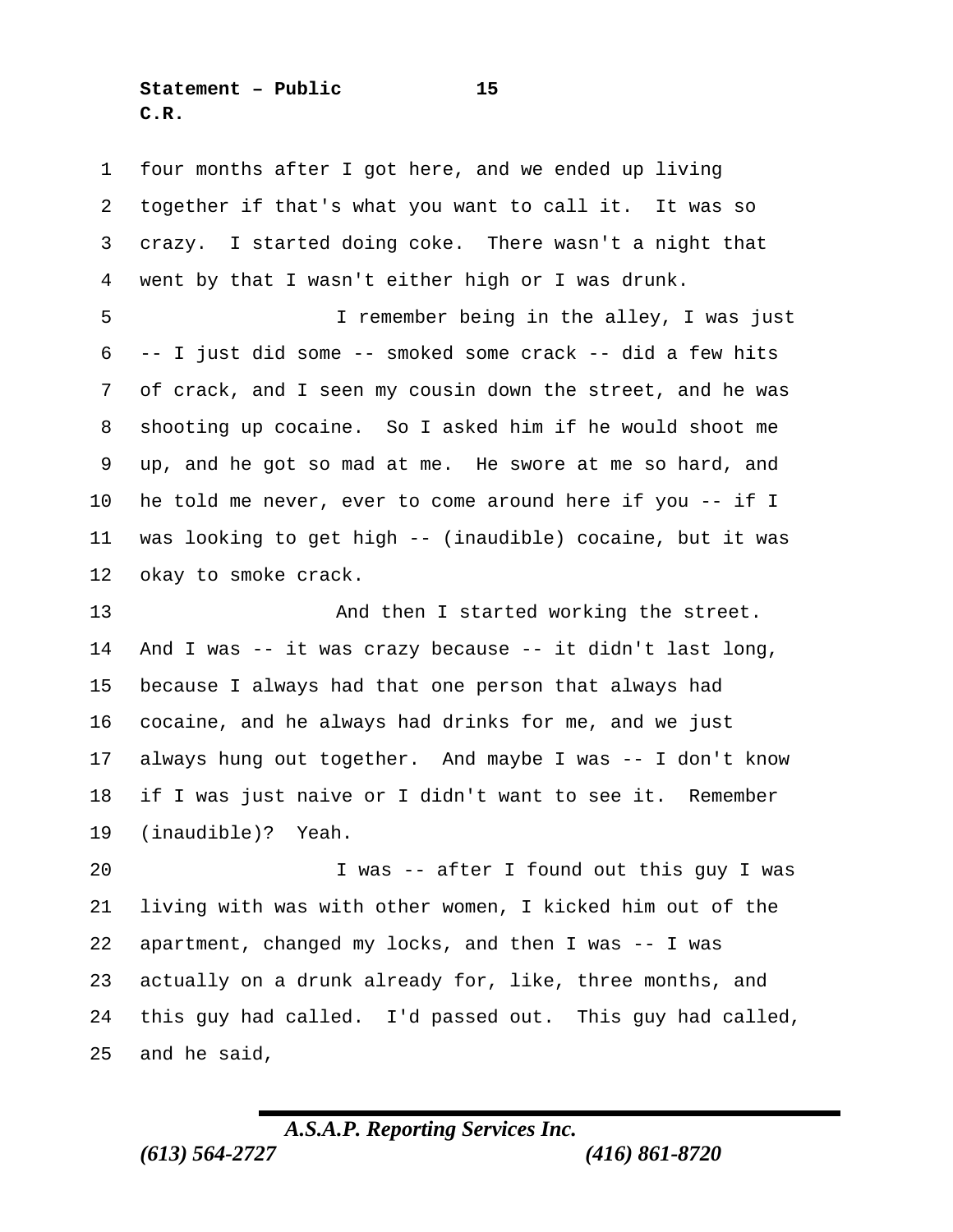**Statement – Public 16 C.R.**

| $\mathbf 1$    | "I'm going to Vancouver Island. Do                          |
|----------------|-------------------------------------------------------------|
| $\overline{2}$ | you want to come?"                                          |
| 3              | And I said -- I said,                                       |
| 4              | "Give me a few minutes. I'm going to                        |
| 5              | jump in the shower, and I'll"                               |
| 6              | -- he says,                                                 |
| 7              | "No, I'll be at your house in two                           |
| 8              | minutes."                                                   |
| 9              | I didn't shower. Didn't even brush my                       |
| 10             | teeth. I ran out the door, and he had four lines of         |
| 11             | cocaine for me.                                             |
| 12             | We went over to the island. I wasn't                        |
| 13             | sober. And I remember sitting in this huge house. It was,   |
| 14             | like -- at the time, it felt like it was this big, dark,    |
| 15             | dungy castle. There was candles around. He was upstairs,    |
| 16             | and I was sitting downstairs. I had my pack of cigarettes.  |
| 17             | I had a mountain of cocaine. I had a bottle of vodka and    |
| 18             | coolers. I was set. But the only thing I could think        |
| 19             | about while I was sitting there was how I was going to kill |
| 20             | myself when I got back to Vancouver. I would go through     |
| 21             | the whole thing in my head. And that's all I was every      |
| 22             | night, was how I was going to kill myself, and I was there  |
| 23             | for a week.                                                 |
| 24             | And I finally said to my friend, I said,                    |
| 25             | "I need to go back to Vancouver."                           |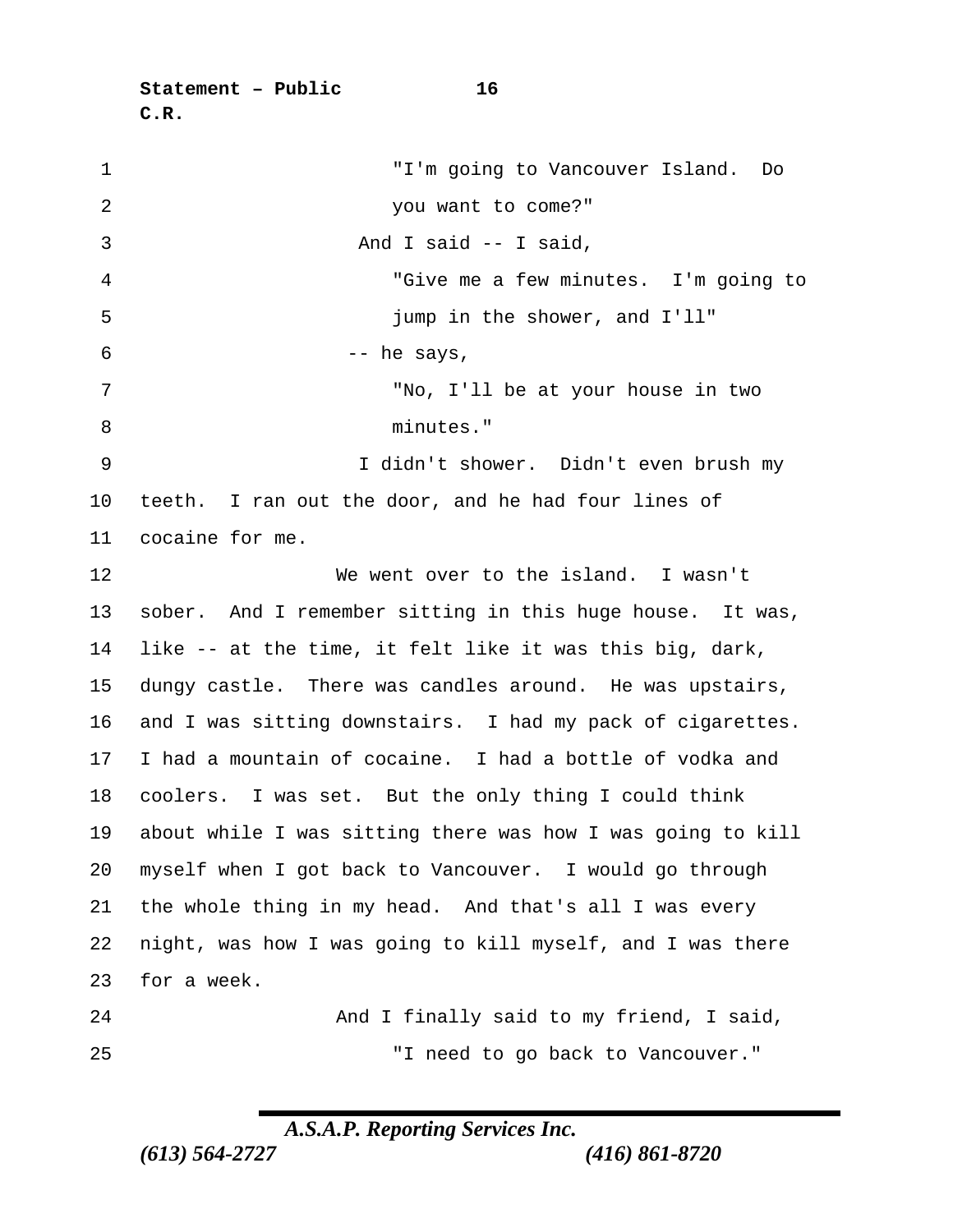**Statement – Public 17 C.R.**

1 I said, "There's just something wrong. Like, there's something wrong, and I don't know what it is." 5 So he put me on the bus, and he gave me \$200. He said, "Just call me when you get home." 8 So I -- I get back to Vancouver, and I walk down skid row, and I walk into the bar, and it just felt so dark and dungy and sad, and I just walked out and went back -- went to my house my apartment. And my cousin was there, and I said to him, I said, "I can't do this anymore. I can't. Like, this is -- I can't do this," and he couldn't understand what I was talking about. And I told him, 17 T need to stop." The next day, I was on the phone. I was phoning everybody because I did -- I had no clue. I had no clue what AA was. I had no clue. And I finally got a hold of this -- native court workers. I spoke to a counsellor, and he said, "Can you come down right now?" So I said, "Yeah, like, I'll be there in, like,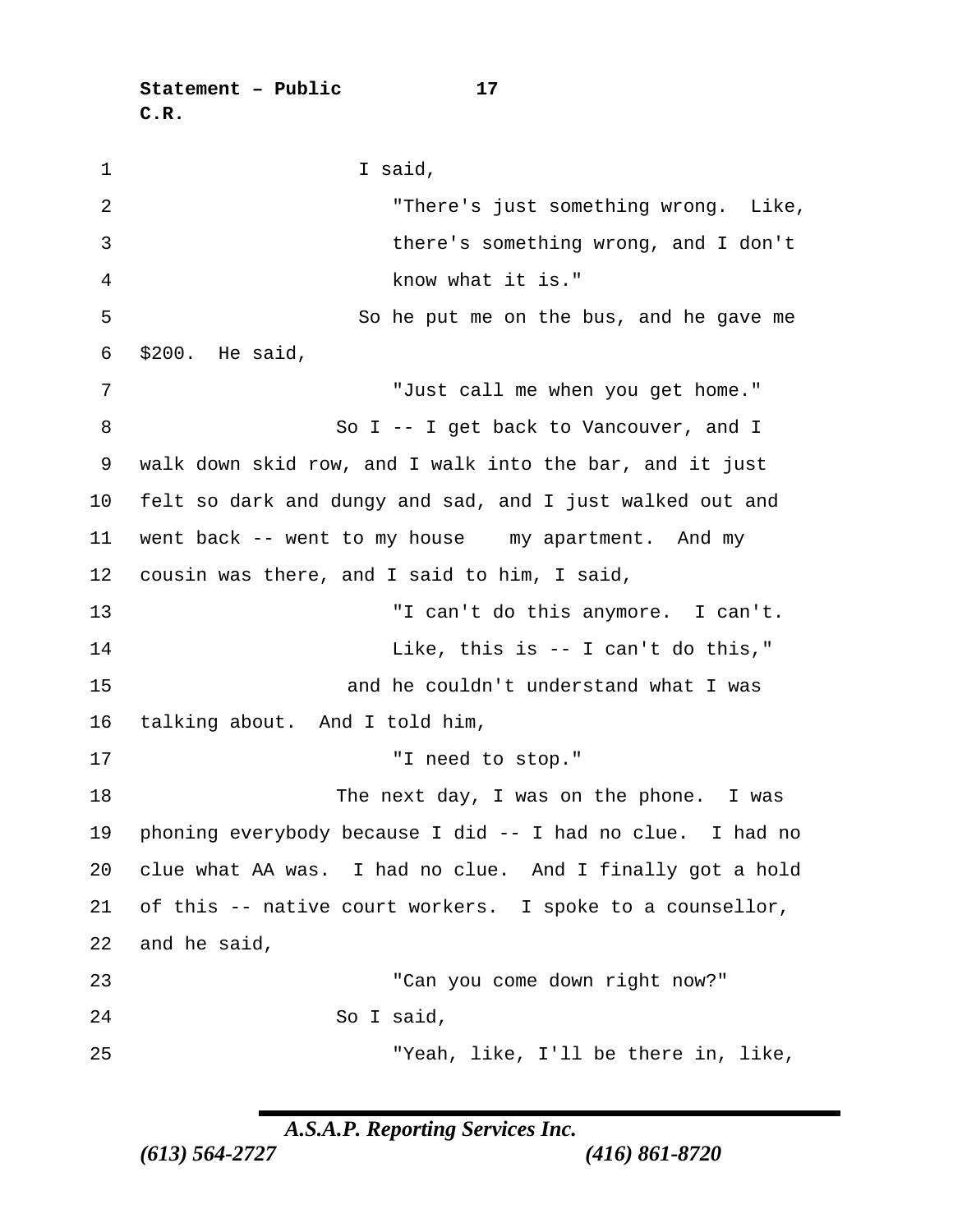**Statement – Public 18 C.R.**

1 half an hour." 2 So I went, got -- as soon as I got there, I went -- he called me right in his office, and we were talking, and I said, "I don't know what to do. Like, I just -- I have -- I've called every - 7 The called transition houses and " 8 -- and he asked me if I had a drinking problem. I said, "Yeah." So he made one phone call, and I had a bed in a recovery house. But I had the most amazing excuse not to go there that afternoon. I had to do my laundry. So he said -- so the coordinator of the house, [G.], he said, "I can hold your bed for 24 hours, and that's it." 17 So I had -- in my head, I kept saying, "I have 24 hours to do what I have to do to go there." I had no idea what I signed up for. So I packed this tiny little bag. I figured I was just going to be there for a couple days. The third month I was there, I went to treatment, then I came out. I worked at -- I worked at there. I was in-house staff when I came out, and I used to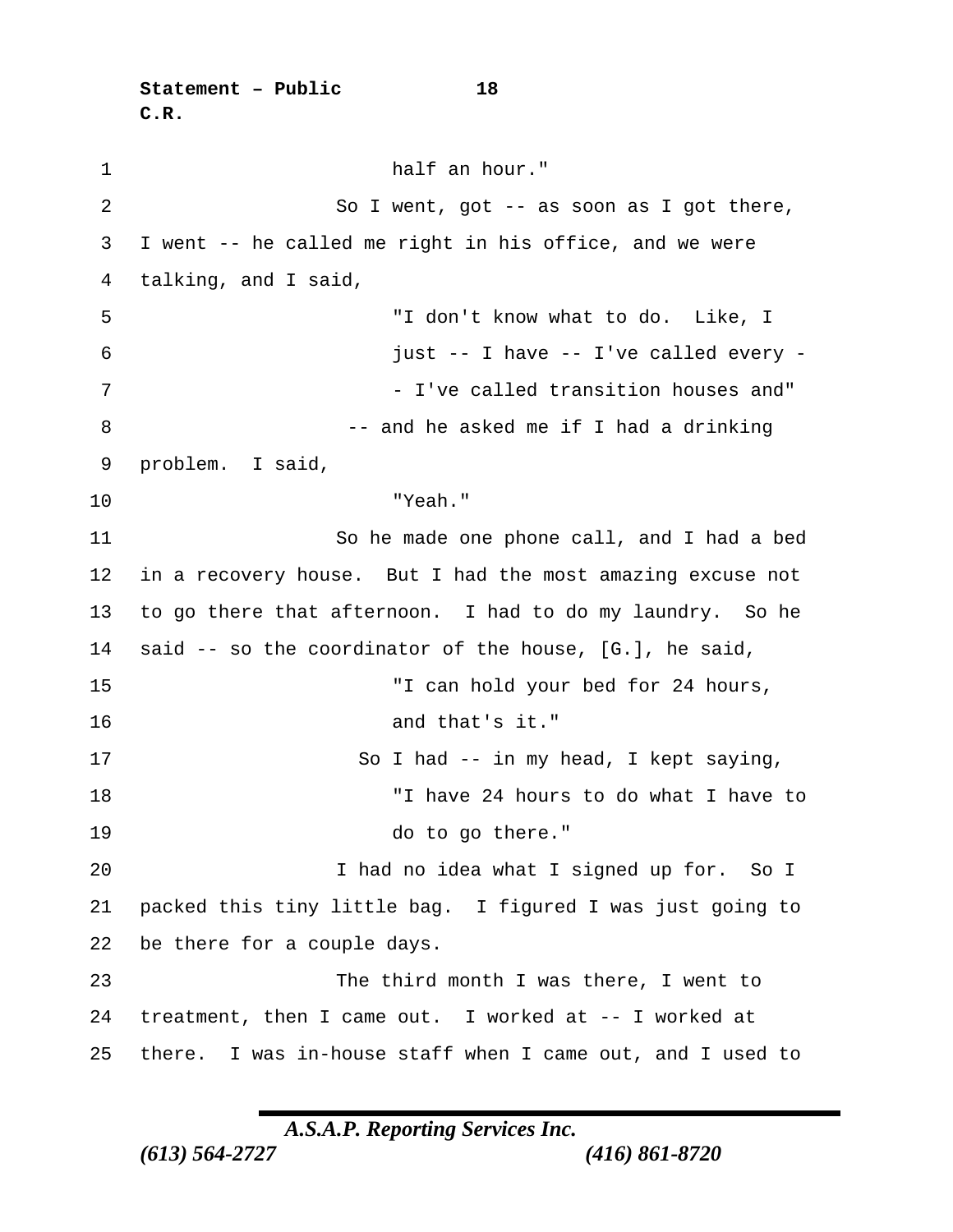**Statement – Public 19 C.R.**

 talk to [G.] every day, and then, all of a sudden, I started -- my body started remembering all these -- like, ugh. I'd wake up in the morning. I'd have a shower. We'd do our group, then I would just start feeling really dirty again, so I'd go have another shower. But then I started remembering them climbing in the window, and I start remembering them touching me all the time, and I finally told [G.]. I said, "I was molested. I remember the very first time when I was five years old." I said, "Is that why I feel the way I feel all the time?" He said, "Yeah." So I started seeing a psychologist, and the memories were getting more and more. And at one session, she said, "You have three choices, what you could do. You can confront them, you can go through the elders, or we can 23 and 23 go to the police." The two were -- the first two were not even an option, because I knew that was never going to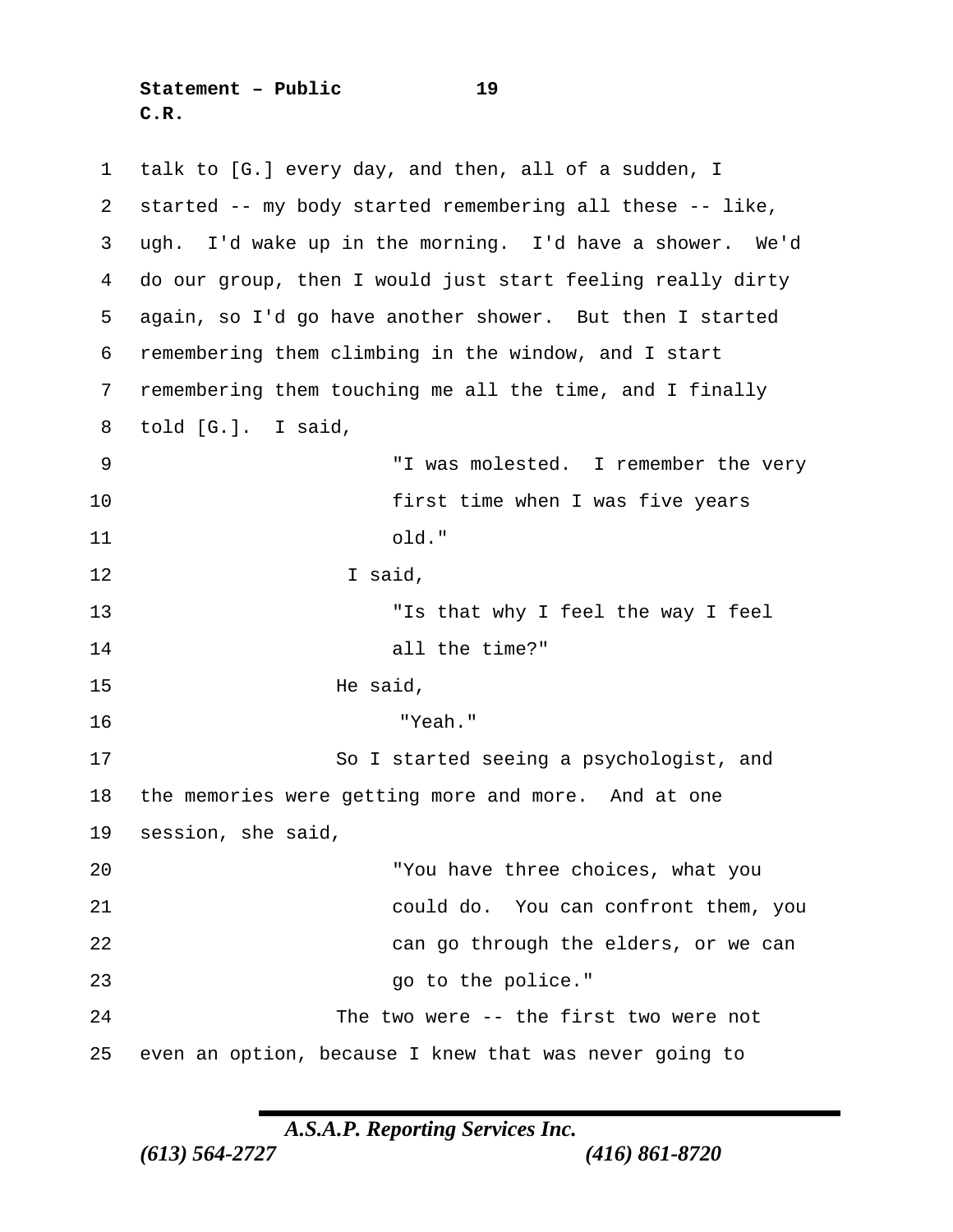**Statement – Public 20 C.R.**

 happen. So I went and made my statement, and about -- I want to say two years later, maybe, they were charged. We were in and out of court for five years. In the criminal, there was a stay. In the civil, they were guilty. When I was going to court, I knew -- I knew I wasn't going to get too much support from my family, and I knew that there was going to be a total uproar, which there was, because that triggered everybody else's abuse. I was -- my oldest sister phoned me, and she said that I was only doing it for the money. So there was all kinds of, like, stuff like that. People were just -- and I just said, "You know what? You believe what you want." I remember one had passed away, and I got a phone call. And I'm like, "So? What am I supposed to do?" You know? "I don't care." And my mom's sister, she passed away, and she went to her grave knowing that her husband had done this, but she was going to court saying that he'd never, ever done that before. He's never, ever -- how I know she knew was because she called me and asked me and said to me on the phone,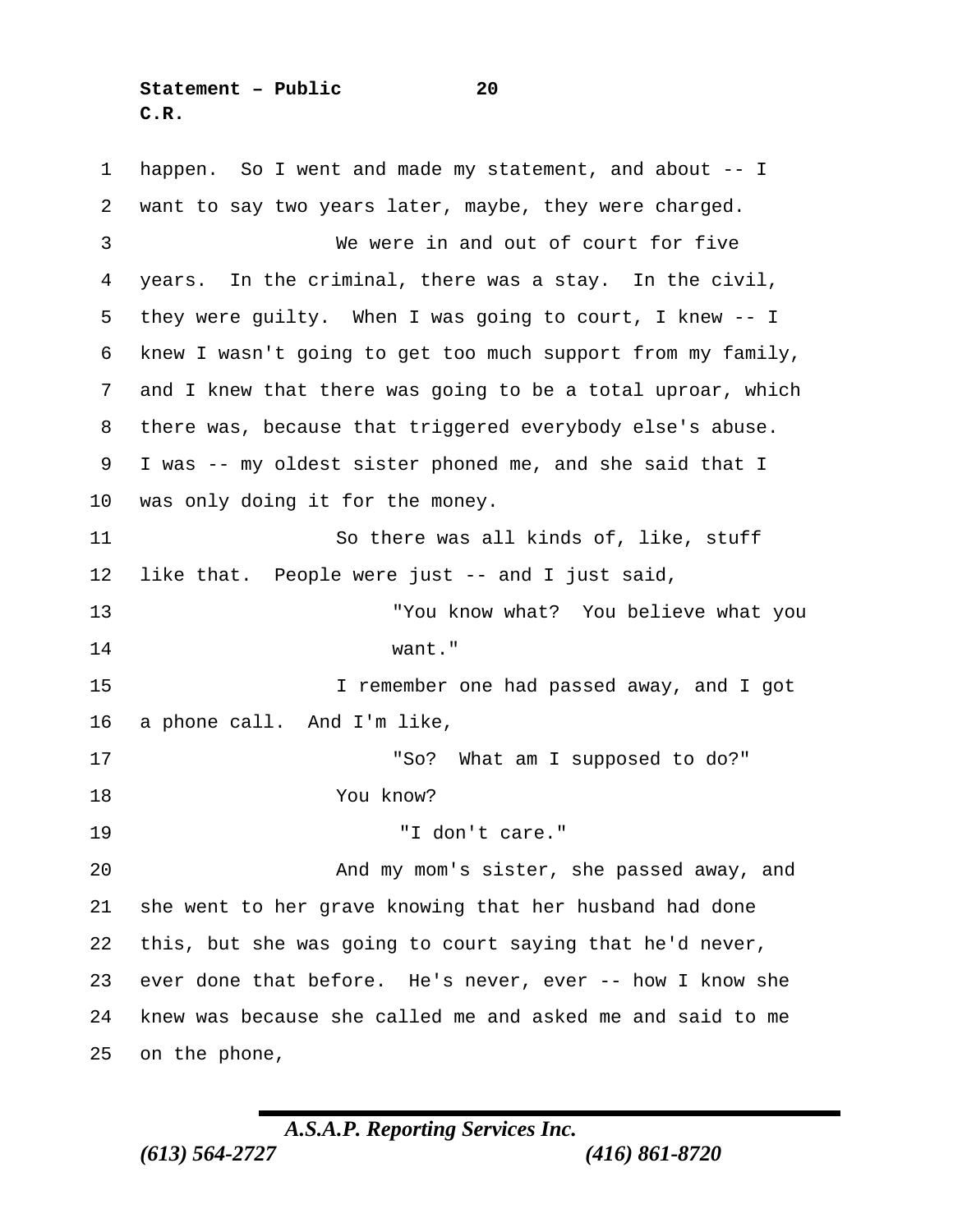**C.R.** "I didn't know he was still doing 2 that." And she wanted me to stop the charges of rape towards her son, because her son had just passed away, and I said, "It's done." **MS. DARIA BOYARCHUK:** The charges were against -- who was the perpetrator? **MS. C.R.:** My cousin. **MS. DARIA BOYARCHUK:** Your cousin. **MS. C.R.:** Yeah. **MS. DARIA BOYARCHUK:** What was his name? **MS. C.R.:** [F.]. **MS. DARIA BOYARCHUK:** And his last name? **MS. C.R.:** [F.C.]. **MS. DARIA BOYARCHUK:** How do you spell his last name? **MS. C.R.:** [*Spells name*]. **MS. DARIA BOYARCHUK:** All of the charges were against him or -- **MS. C.R.:** That was the thing that -- that was never really brought up in the -- **MS. DARIA BOYARCHUK:** Like, when you took the case to court, did you take the case against [F.], your cousin, or did you also include your grandfather?

**Statement – Public 21**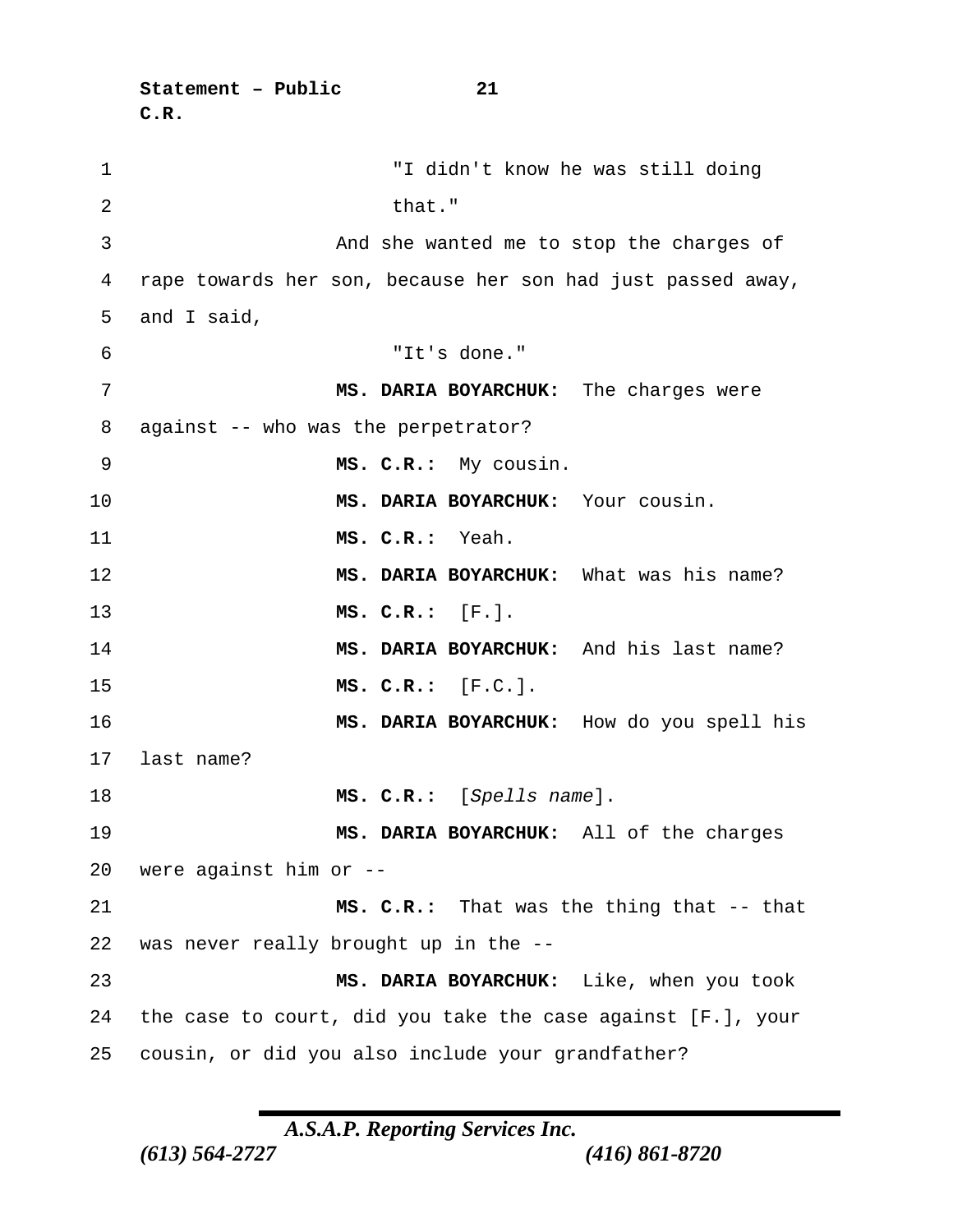**Statement – Public 22 C.R.**

 **MS. C.R.:** It was just my grandfather's -- one of my grandfather's sons and son-in-law. So that would be [R.] and [F.C.], but my aunt wanted me just to not -- to make sure that charges against [F.] were dropped, and I said, "There's nothing I can do about it." 7 But there was never anything done about that either. He had passed away, but... My intention of going to court was to set a precedent in hopes that it would give other survivors the courage to step up and speak of their abuse, and my intention was never, ever to receive anything from them. I knew that there -- it would be a complete denial on their part, and when it was all over and done with, I was glad that it was, because it was, like, going through being retraumatized every time you stepped in the courtroom. **MS. DARIA BOYARCHUK:** Did they get sentenced to serve in jail, or what happened? **MS. C.R.:** No, the criminals were stayed. **MS. DARIA BOYARCHUK:** They were stayed? Okay. **MS. C.R.:** Yeah. It was just the civil, that one of them was supposed to pay me \$2,500 -- no, \$25,000 -- \$250,000. **MS. DARIA BOYARCHUK:** [F.] or --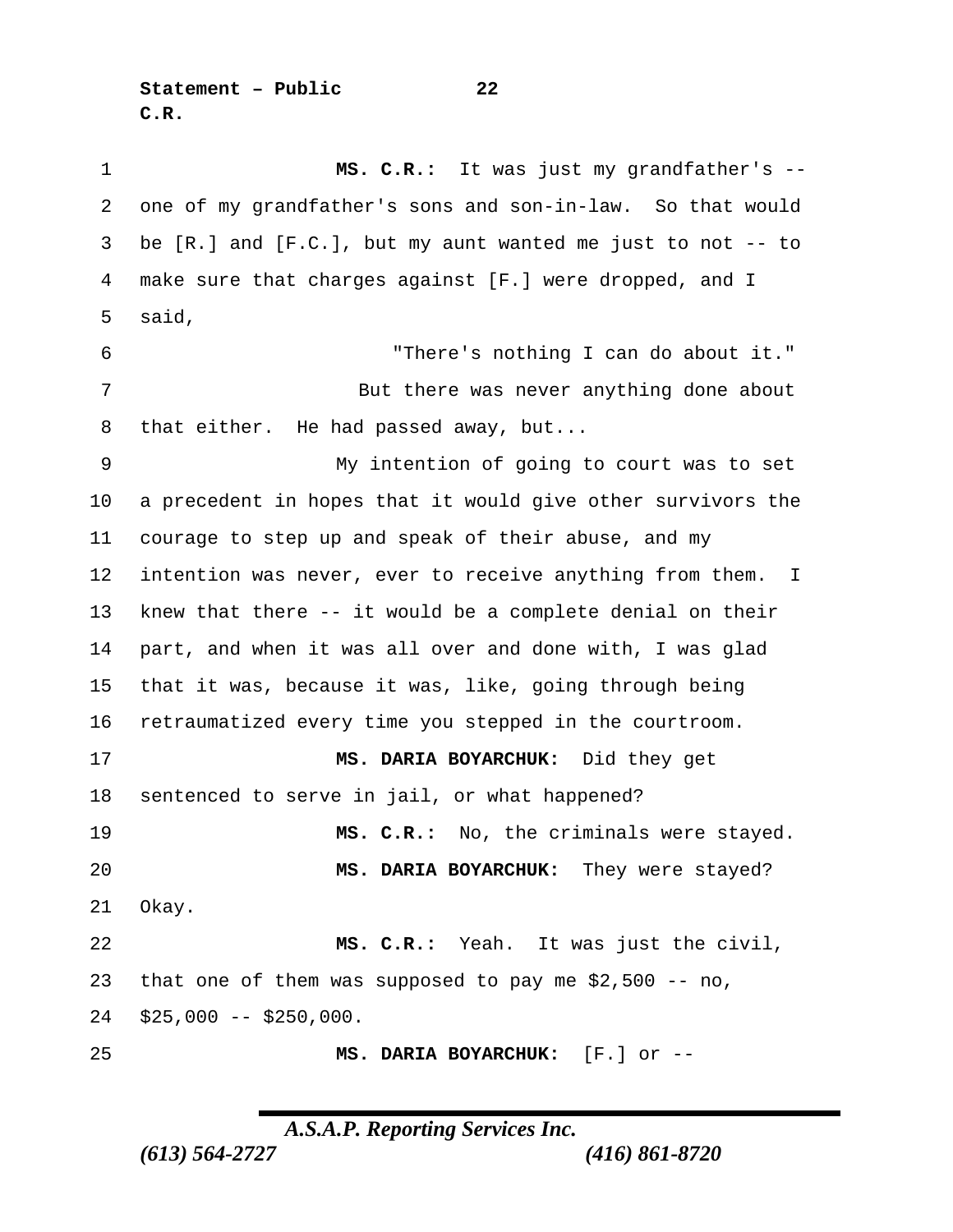```
Statement – Public 23
C.R.
```

| 1              | MS. C.R.: [R.] was.                                         |
|----------------|-------------------------------------------------------------|
| $\overline{2}$ | MS. DARIA BOYARCHUK: [R.] the senior?                       |
| 3              | $MS. C.R.:$ The one that -- no, $[R.]$ is the               |
| 4              | $-- [R.]$ . [F.C.].                                         |
| 5              | But they had -- even before the court                       |
| 6              | cases started, they had -- like some criminals do, they     |
| 7              | will put their money and everything they own in everybody's |
| 8              | names but theirs, but I was just, like,                     |
| 9              | "You know what? It doesn't even                             |
| 10             | matter."                                                    |
| 11             | It never has.                                               |
| 12             | When it was done, I was glad, like, I                       |
| 13             | didn't have to go through that again, and I knew that if I  |
| 14             | can get through that, I can get through anything. That's    |
| 15             | what I kept telling myself and                              |
| 16             | I grew up never, ever knowing who my                        |
| 17             | father was. I found out just over 20 years ago that -- who  |
| 18             | my dad was, so I had built a relationship with him.<br>- He |
| 19             | lived here in Vancouver. He just passed away just over a    |
| 20             | year and a half ago. I used to try and spend at least a     |
| 21             | couple hours with him every day, just so I could get to     |
| 22             | know him, and then, getting to know him, I found out that   |
| 23             | he went to residential school. I never understood what --   |
| 24             | anything about residential school. I heard things. So I     |
| 25             | had to do research, and that's when I learned why he was    |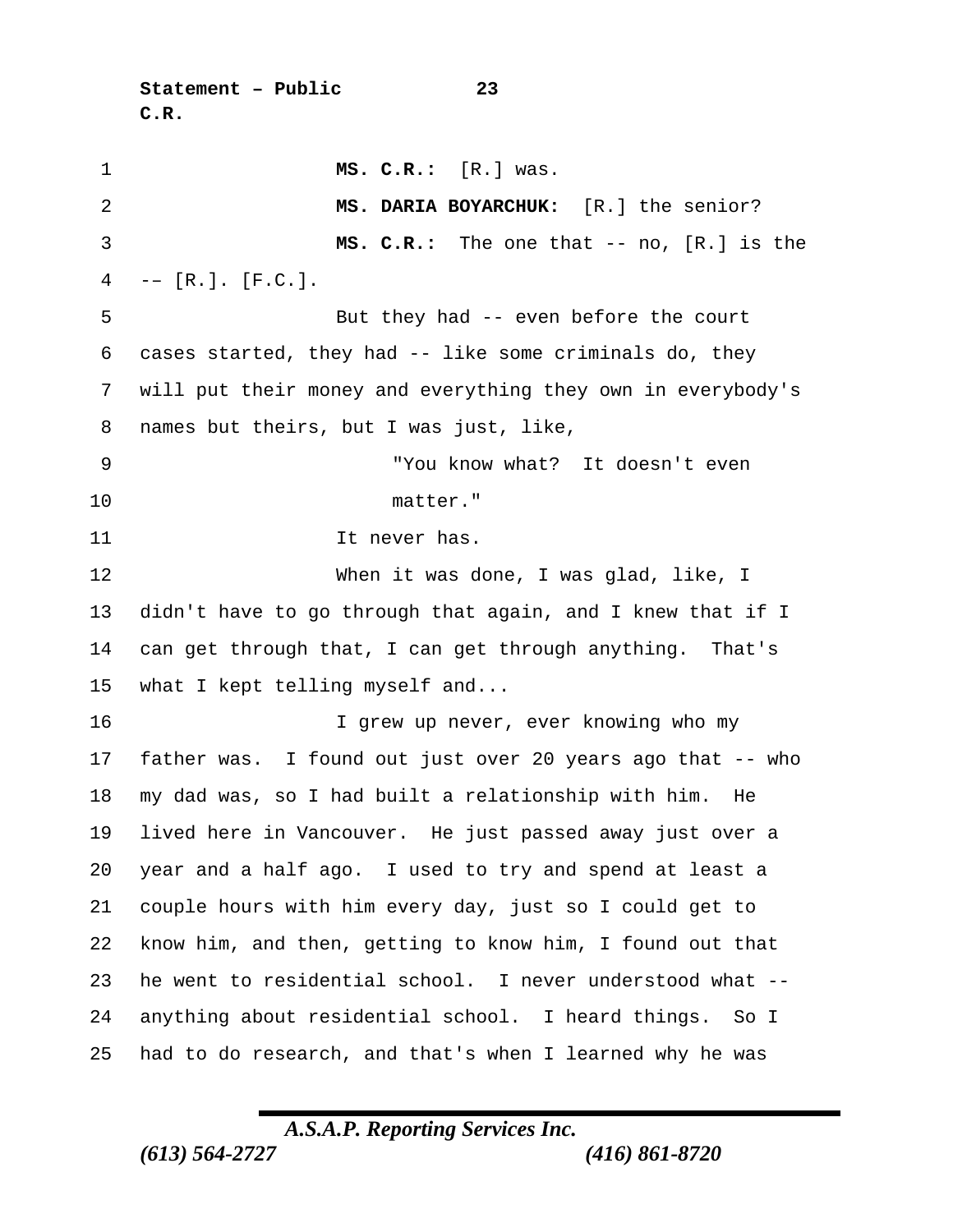**Statement – Public 24 C.R.**

 the way he was. He used to always tell me he was so proud of me. I used to always say, "I love you, Dad," and he'd say -- he'd say, "Thank you," 7 and I couldn't understand why. 8 He started getting really sick, so I quit working and I quit going to school so I can make sure he was okay, and I went to his doctor's appointments with him, and that's when I found out he was diagnosed with dementia eight years before he passed away. I'd always say, you know, "Residential school took my dad. Now dementia's taking him away from me." My sister and I and my brother and my other sister, we all decided that we were going to put him in a home. That was -- that was the hardest thing I had to do because I always said I would never, ever do that. I'd go see him, and it was getting to the point where he didn't

 know who I was. So I'd leave there and just -- I'd be so hurt.

 I remember getting on the bus one day, saying to myself,

"I'm going to go down to skids, go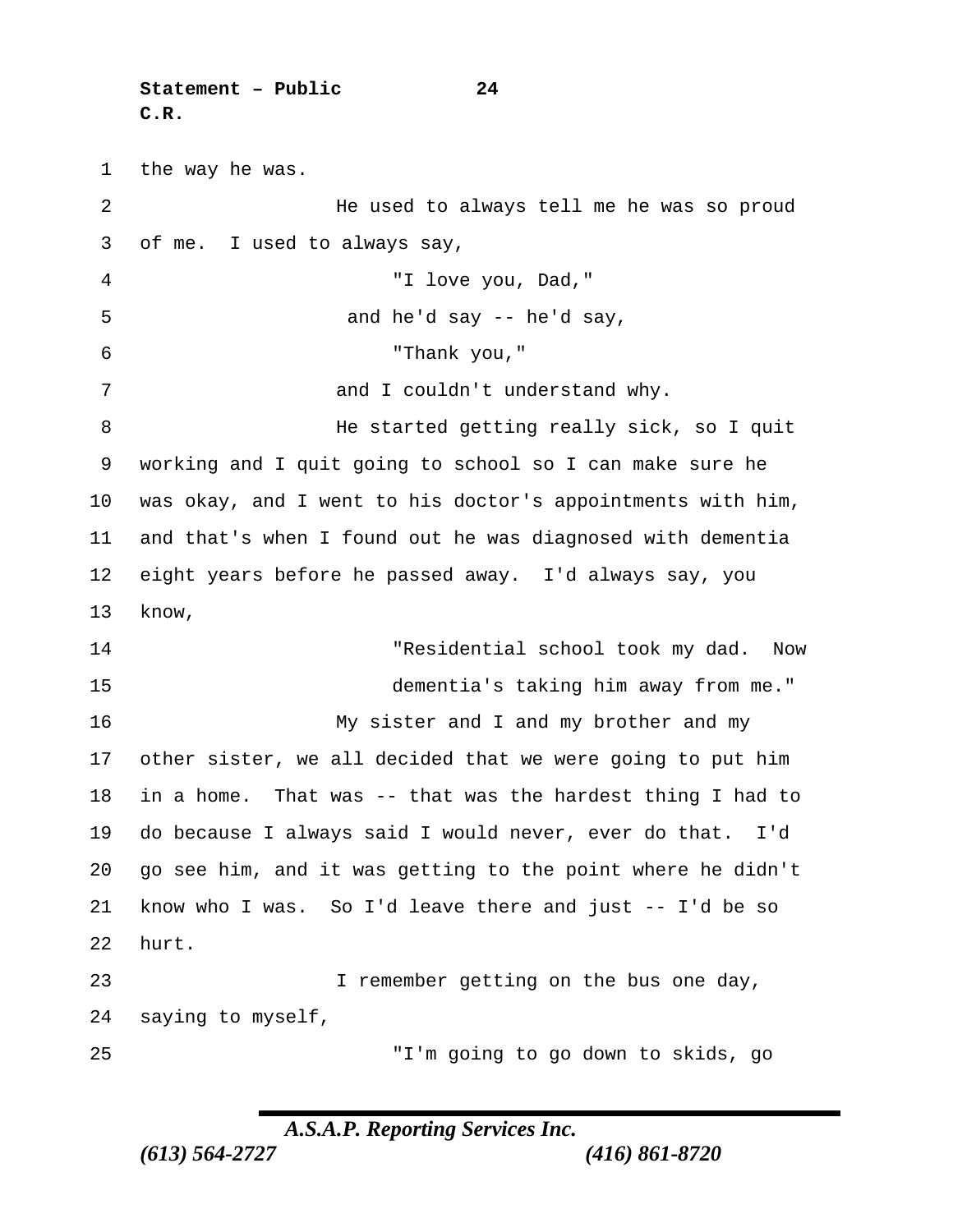**Statement – Public 25 C.R.**

1 sit at the bar." 2 I got to Main and Hastings, and I couldn't get off my seat. That was my plan. I was going to get off at Main and Hastings. I was going to go to the bar. No matter how hard I tried, I couldn't get off my seat. Every time the bus stopped, I tried to get up, and I couldn't until I got to my bus stop at my house. 8 I was at work, and the nurse phoned me and told me that they admitted my dad to the hospital because he was sick. He had pneumonia. I had to go to a meeting the next day, and I was going to go see him. After my meeting, I checked my phone, and there was a message. So I checked, and it was the nurse at the hospital saying she didn't think my dad was going to make it that night. 15 So I went to the hospital. I talked to the nurse, and she said, 17 THe might make it a couple more hours." So I had to phone everybody and let them know -- my brothers and sisters down here. Before he got sick, I wanted -- I wanted to live with him so I could take care of him, but he wouldn't let me. So I spent the night with him in the hospital, and he passed away that morning at 5:00. I've been told that was the greatest gift I could ever give him.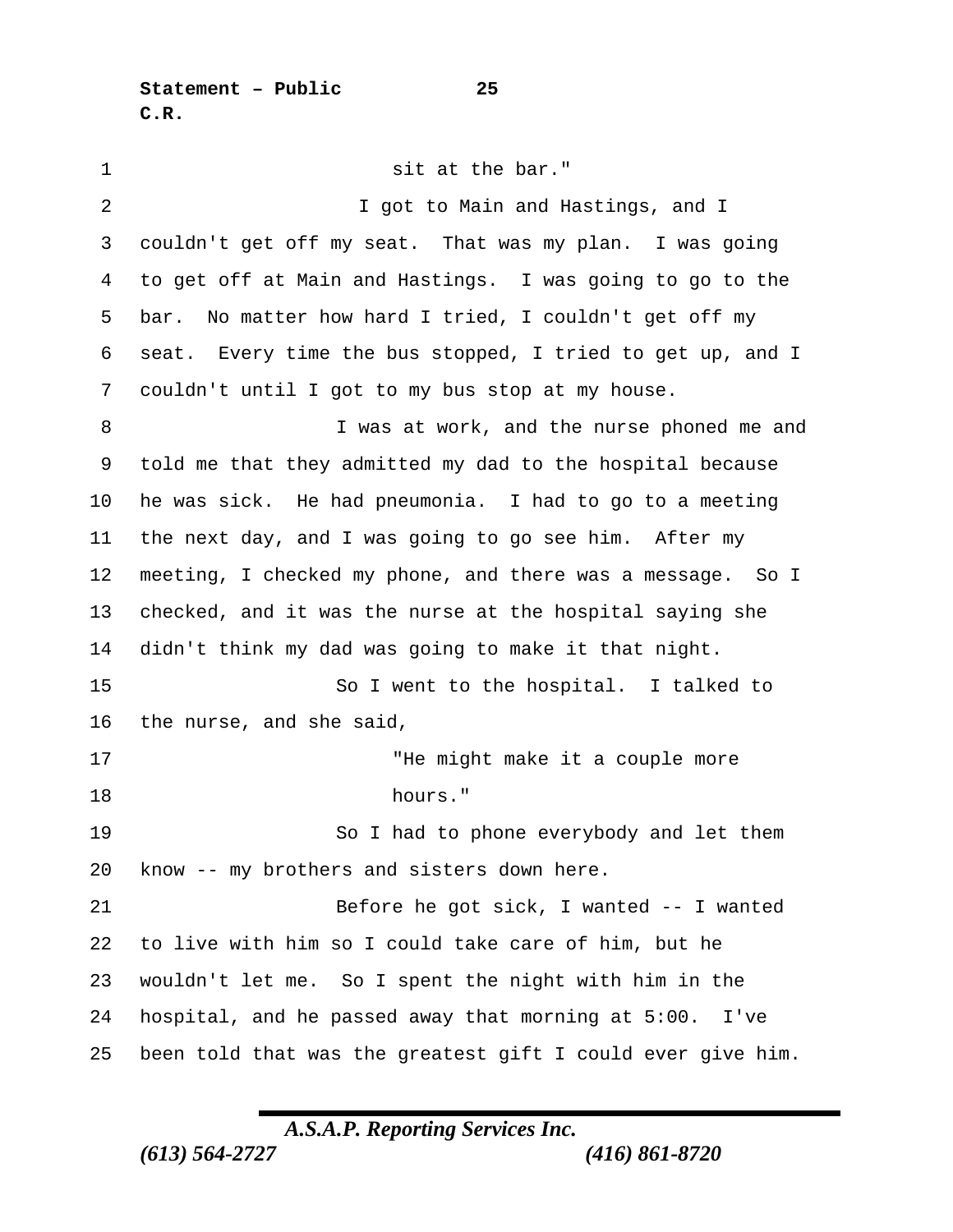**Statement – Public 26 C.R.**

 There was a time that I thought I was not going to make it, and I didn't want to fall into depression, because I knew if I did, I wouldn't make it out this time. I used to say, you know, like, I had the best dad in the world, and he's my -- he'll always be my hero. And I know that he loved me, and he had apologized to me for not protecting me. I have -- around the same time I found out who my dad was, my two youngest sons and I were reunited, and they both live here in Vancouver. [Son 1], he's the oldest one of the two, he's a full-blown alcoholic, and my youngest one is hooked on heroin. And I keep thinking -- like, trying not to tell myself that I failed as their mom, and I stopped myself from trying to run in and save them, but it's such a heartache knowing that they're out there. I feel, like, so alone. I know I've got somebody here right now, but it's, like -- she lives up north, and it's easy to pick up the phone, but some days, it's just, like, "I can get through this, too." I have family down here, but I always think it's a waste of time for me to even try and connect with them, but I have amazing friends. That's what I hold onto. It's like I can't -- I think I have four or five women in my life that I can trust completely with my life. I talk to my dad through a medium, which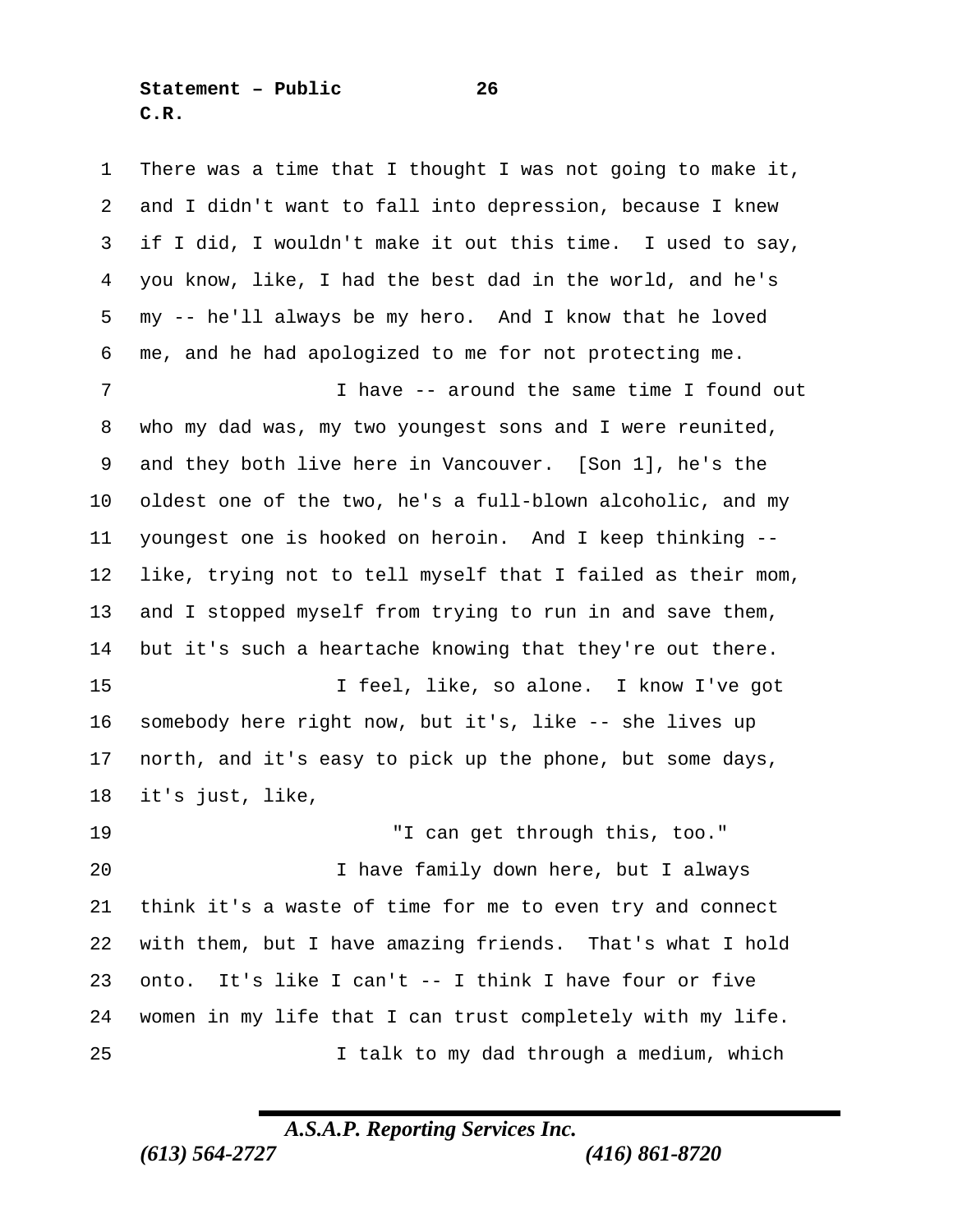**Statement – Public 27 C.R.**

 really helps me. When [S.B.] phoned me yesterday and she was on the bus coming in, I was still laying in bed at 12:00 o'clock in the afternoon. It's like (inaudible) a bit. I think if I had -- I was seeing a counsellor, but they closed the office. I know I need to do that again. 9 The only vice I have now is food. I quit smoking five and a half years ago, so I've gained like all this weight because food tastes so good now, but... 12 12 I always think of where my mom would be if she was my age. I'm 57 now. I think of where she would be if she was my age, when she got to my age, because she was 29 when she passed away, and I try to do one thing a day that I think that she would do, and if that's just making somebody smile or laugh, then I've done what I know my mom would do. It's just getting through the day. Twenty-four hours. My head hurts now. **MS. DARIA BOYARCHUK:** Do you want to take a break? **MS. C.R.:** Yeah. **MS. DARIA BOYARCHUK:** Okay. --- (Off-record)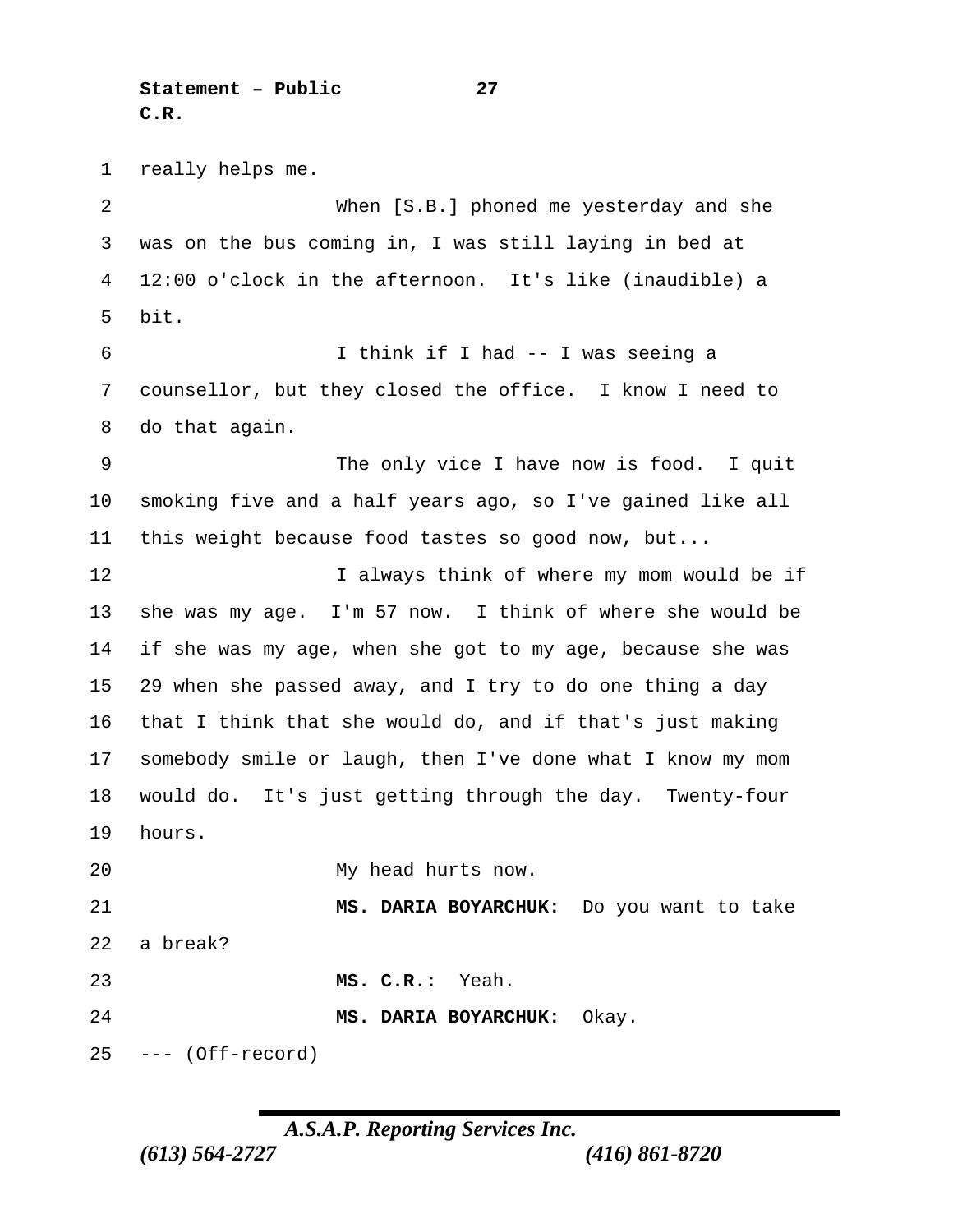**Statement – Public 28 C.R.**

 **MS. C.R.:** I wanted to mention my granddaughter, who is attending UBC right now. Her dad is my oldest son, who I will admittedly say is in a very dysfunctional relationship. Because she felt that her dad totally pushed her aside for this person, she started cutting herself. She's very -- she really sticks to herself. Like, she's got a dorm room at UBC, but she goes -- she spends most of her time in there and then school and her classes and at my brother's house, but because of my son's partner, we haven't spoke in three years, and I know -- like, it's really hard, because I know -- knowing that she's here and I can't even reach out to her. It's really, really difficult. **MS. DARIA BOYARCHUK:** Is this the person you spoke earlier that you passed by in the hallway -- **MS. C.R.:** No. No, this is my granddaughter. She's 17 -- 16, 17. And, like, it's -- it's interesting, because I was listening to something last night, I think it was, and it's -- for myself, like, my middle son has three daughters, but he's never, ever raised them. They're all -- I think two of them are in care, and the other one is with their mom, I don't even know where, but he's had no desire to be a dad. My youngest one, I told him he's not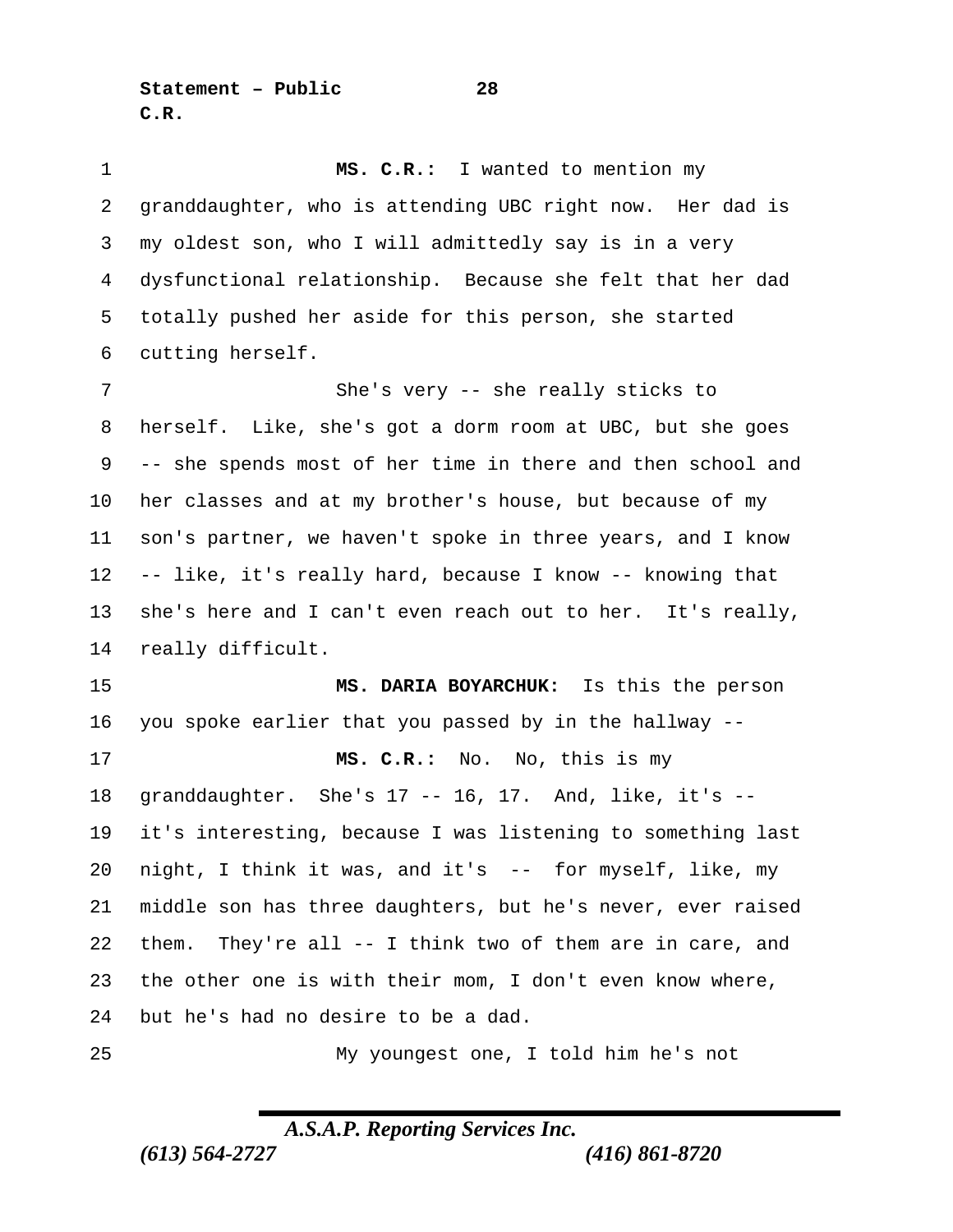**Statement – Public 29 C.R.**

 allowed to be a dad until he's 40, which he hasn't been a - - he's not a dad, thank God.

 So it's been a struggle for me, because I'm -- I spend so much time by myself, and it is by choice. I have, like, a few friends down here that I do spend time with, but I'll say that I'm okay living by myself. I'm okay being by myself, and then having a partner who lives in Seattle that I see, like, every weekend unless something happens with him or whatever, but I don't want to get back into the dysfunction of having a relationship either, so it's interesting. Because the last relationship I was actually in was 15, 17 years ago, and he was charged because he beat me, you know.

 I've done so many different things in the past 25 years that I always wanted to -- I mean, I wanted to know what my purpose was, being here, that I never succeeded at committing suicide so there was a reason why, that I'm here, and I know that working with women is -- is that part of the missing puzzle.

 I was a part of a program called Reclaiming Our Spirits. That was developed by Dr. Colleen Varcoe and three other women -- two other women, and I went to Halifax --

 **MS. S.B.:** Two weeks ago? I think that's what you said.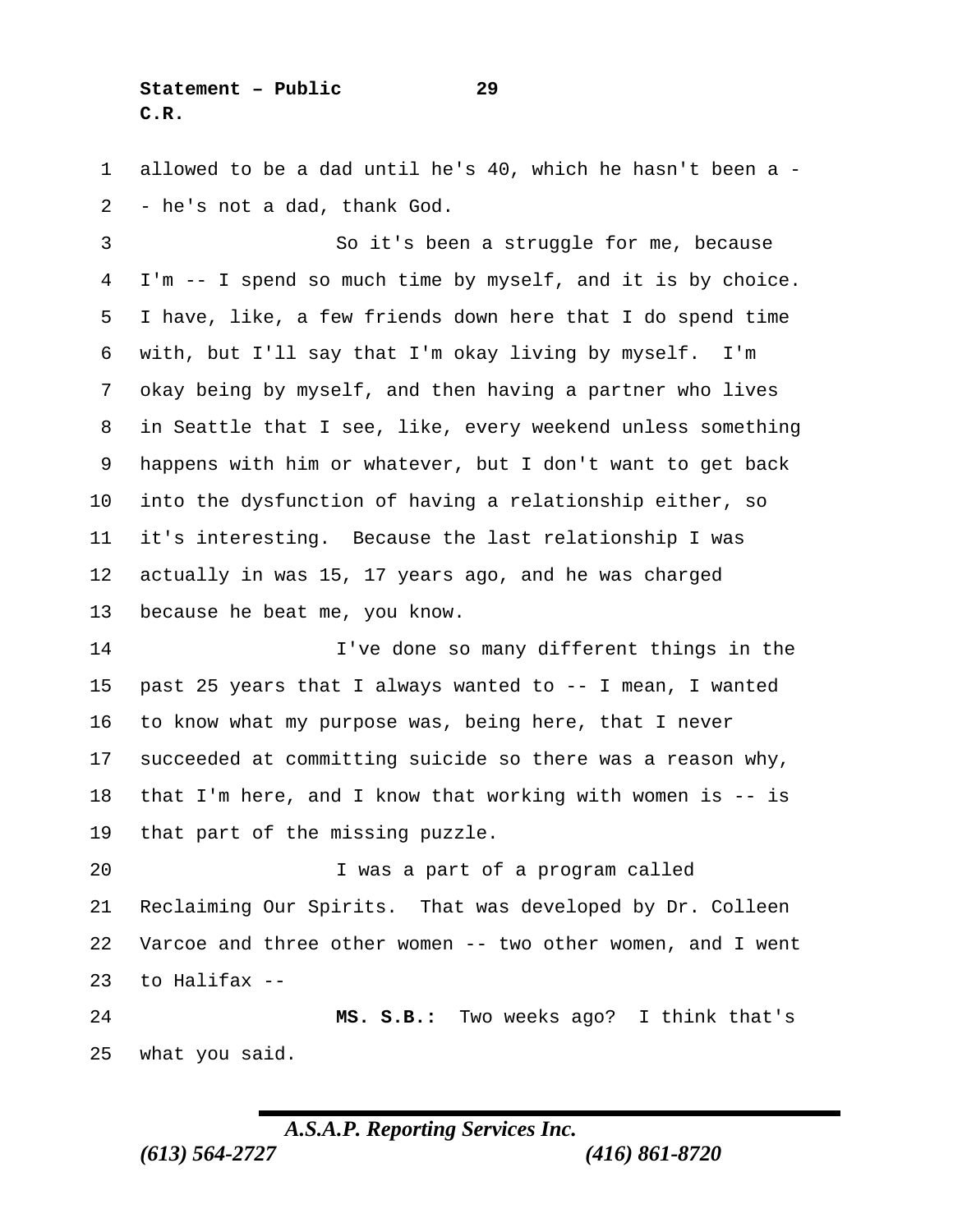**MS. C.R.:** -- two weeks ago to the Canadian Domestic Violence Conference and did a presentation. Right now, my fear is that -- like, I've started taking sleeping pills again because I wasn't sleeping properly, but it's started to get more and more, so I just stopped. I just stopped taking them, but I know how easy that's -- it is to get back into. So it's -- that's one of the struggles that I have more than anything is taking sleeping pills. 11 I know I have -- I need somebody that I can talk to. Not -- I'm the type of woman who does very deep and intense therapy because the surface stuff doesn't do nothing for me, because it's like just talking to one of my girlfriends or somebody that I just met on the street, basically. I know that, with my dad's passing, like, it gets easier, but sometimes -- excuse me -- I just -- I miss him so much. I think, more than anything, our women need more safe places that they can go to and programs like Reclaiming Our Spirits that will help women who have experienced violence in their life and not to just let it go for six months, let it go for -- and have it being an ongoing thing, and like [S.] was saying, like, there is --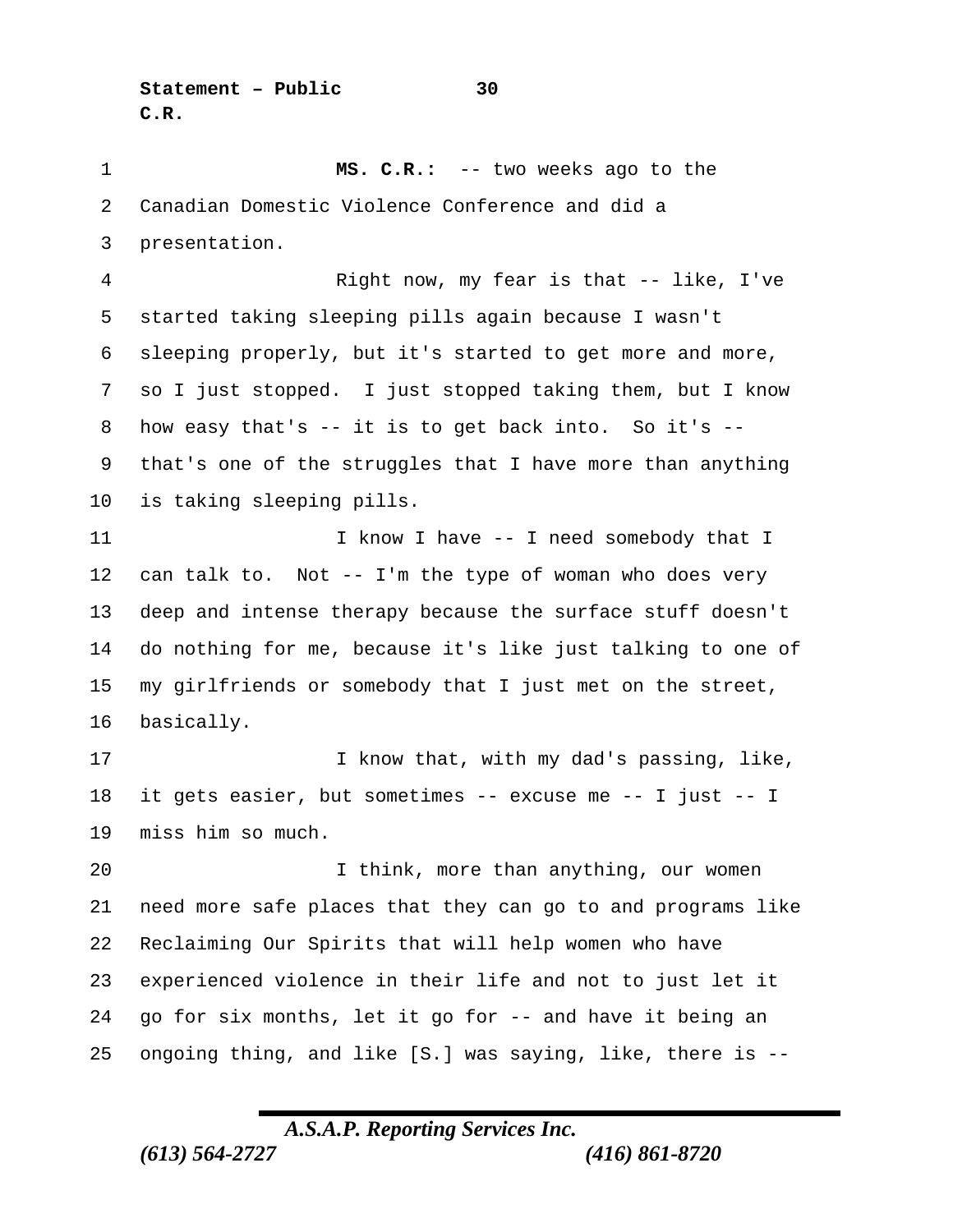**Statement – Public 31 C.R.**

 after something like this, there is no aftercare for a lot of people, especially in the isolated areas like Haida Gwaii.

 And I think that -- I mentioned this before, that it would be nice if the government gave back our medical and dental coverage, like the way it used to be -- medical, dental, and eyes. Because, working with women, and you see them when they -- like, they have no teeth, and then they come back and they have teeth, and it's such a difference. But they can't do that for -- say they lost -- they lose their dentures or something, they can't get another pair for three years. So that just sets -- five years now. So it sets them back again. **Health is a really huge issue, too,**  because, like, at the Vancouver Women's Health Clinic, they have nurse practitioners there that just see the women, just see women or self-identifying women. **MS. DARIA BOYARCHUK:** How do you self- identify as a woman? **MS. C.R.:** How do I? **MS. DARIA BOYARCHUK:** Yeah. **MS. C.R.:** I don't understand the question. **MS. DARIA BOYARCHUK:** Like, you're saying, you're talking about women self-identifying themselves, or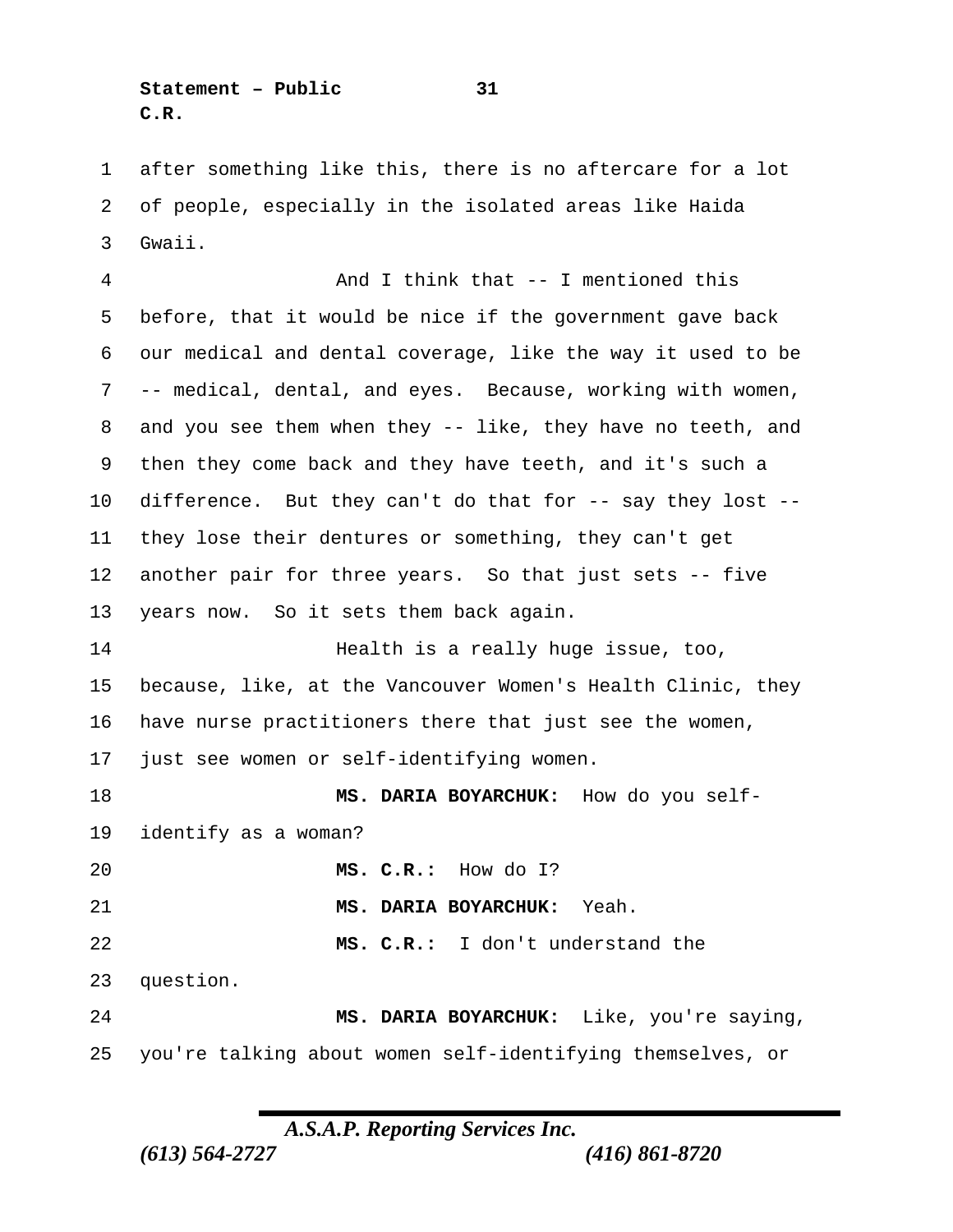**Statement – Public 32 C.R.**

 maybe I'm not just understanding what you mean by women self-identifying. **MS. C.R.:** People who self-identify as women, transgender -- **MS. DARIA BOYARCHUK:** Oh, trans -- okay. **MS. C.R.:** Yeah. So there's -- and the collective is the only place that I know of that has nurses that just see women and people who identify as women. There just needs to be more programs for the women, and more than anything, I think there needs -- there needs to be -- especially in the -- on the reserves, there needs to be so much more resources, because so many of them are going to go back, and they're not going to have what we have here, and you know, it's not fair to them, because they would lose so many people as it is, you know, and it's sad. But I think I'm -- I think I'm finished now. **MS. DARIA BOYARCHUK:** Okay. **MS. C.R.:** Unless you want to ask questions. **MS. DARIA BOYARCHUK:** Well, you mentioned the -- just in the last five minutes, you were talking about the programs that would help women. **MS. C.R.:** Yes.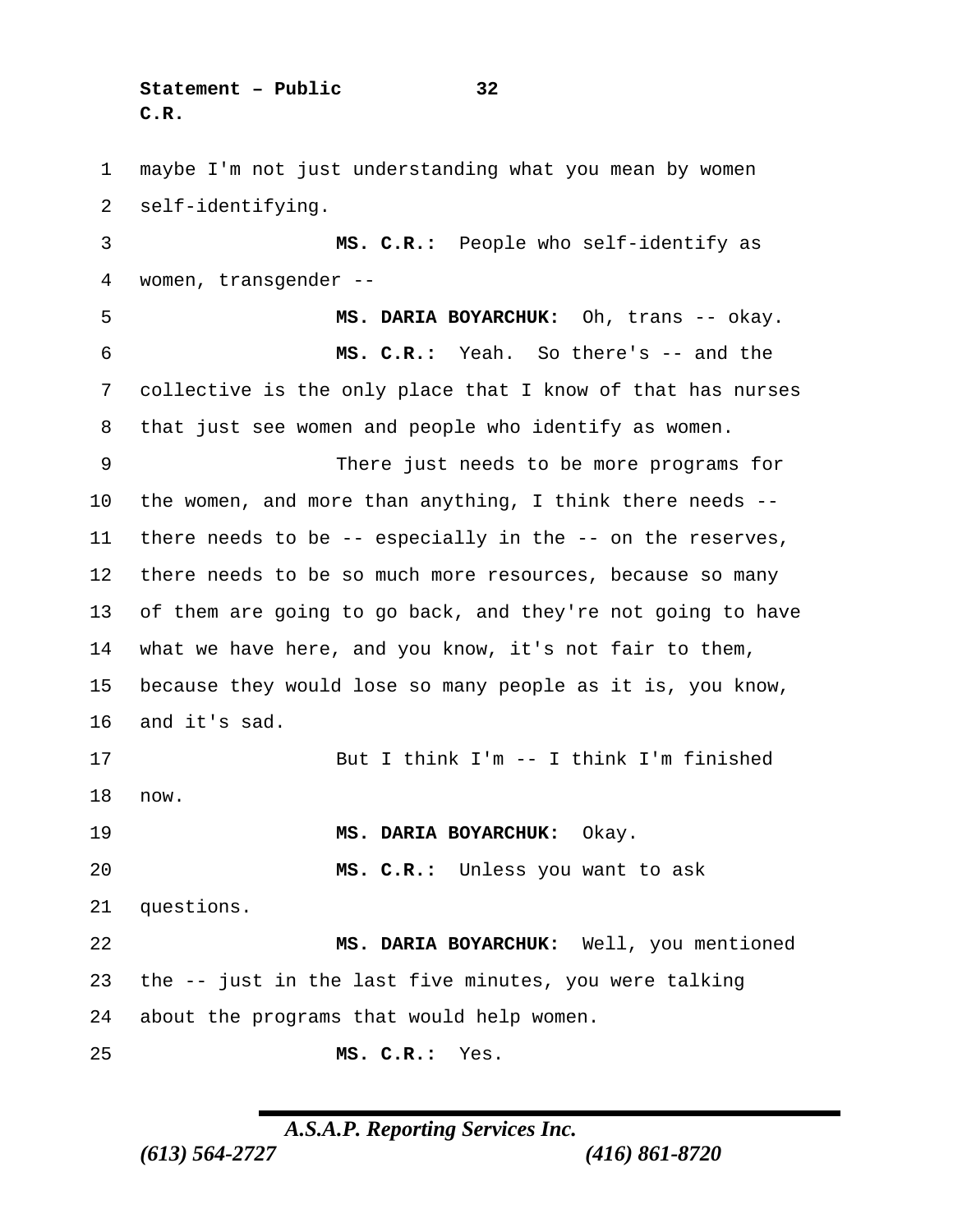**Statement – Public 33 C.R.**

 **MS. DARIA BOYARCHUK:** For example, for six months more, or the programs that already exist, like Reclaiming Our Spirits. Is this a program that you envision something that would have helped you to get on your feet when you were younger so that you would not have been in the same position as you were when you lost your kids? **MS. C.R.:** Yeah. **MS. DARIA BOYARCHUK:** Yeah? **MS. C.R.:** I think it would really help -- **MS. DARIA BOYARCHUK:** Like, if you go back -- if there was a program like this back then? **MS. C.R.:** Yeah. **MS. DARIA BOYARCHUK:** Yeah? **MS. C.R.:** And if it was continuous, with aftercare, because it's, like, when you did -- when we did the six-month program, we were all left raw and open. So it was so easy to go back to whatever everybody was doing before, because there was no -- there was no place for anyone to go really, you know, and it's, like, how do we -- how are we supposed to help our women if we're opening them and leaving them raw and then just, like, walking away? You know, like, that's not helping them. It would benefit the younger girls, too. **MS. S.B.:** We have a counsellor up in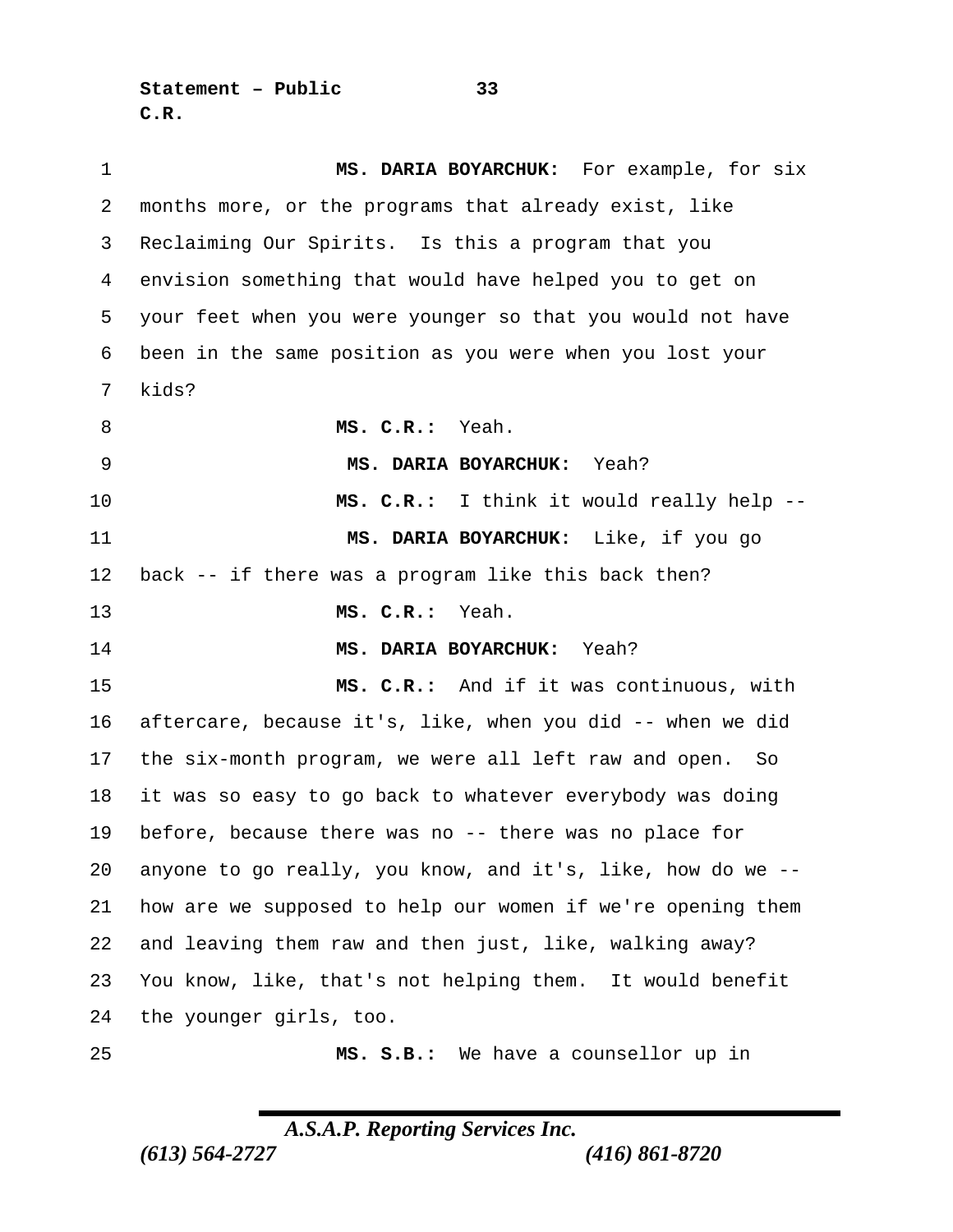**Statement – Public 34 C.R.**

 Masset who comes up once a month, and it's just like she's talking about, just leaving them raw, and the only person that's really benefitting -- it's run by the government, and the only person who's really benefiting is her, because she's not helping myself as a grandmother and my two granddaughters. She's seeing the three of us separately, but she cannot provide any suggestions for us to be a unit. So yeah, they need -- they need so much more than what they're offering. **MS. DARIA BOYARCHUK:** What kind of recommendations do you have as women for the inquiry? How can the inquiry, do you think, help for next phases, for next steps for women, for next generations? **MS. S.B.:** Programs for men. **MS. DARIA BOYARCHUK:** Programs for men? Okay. **MS. C.R.:** Yeah. **MS. S.B.:** Programs for men that will teach them how to love themselves so they -- and respect themselves so they treat our granddaughters like women, the way they used to 150 years ago. **MS. DARIA BOYARCHUK:** Thank you very much. **MS. C.R.:** You're welcome. **MS. DARIA BOYARCHUK:** It is 6:09, and we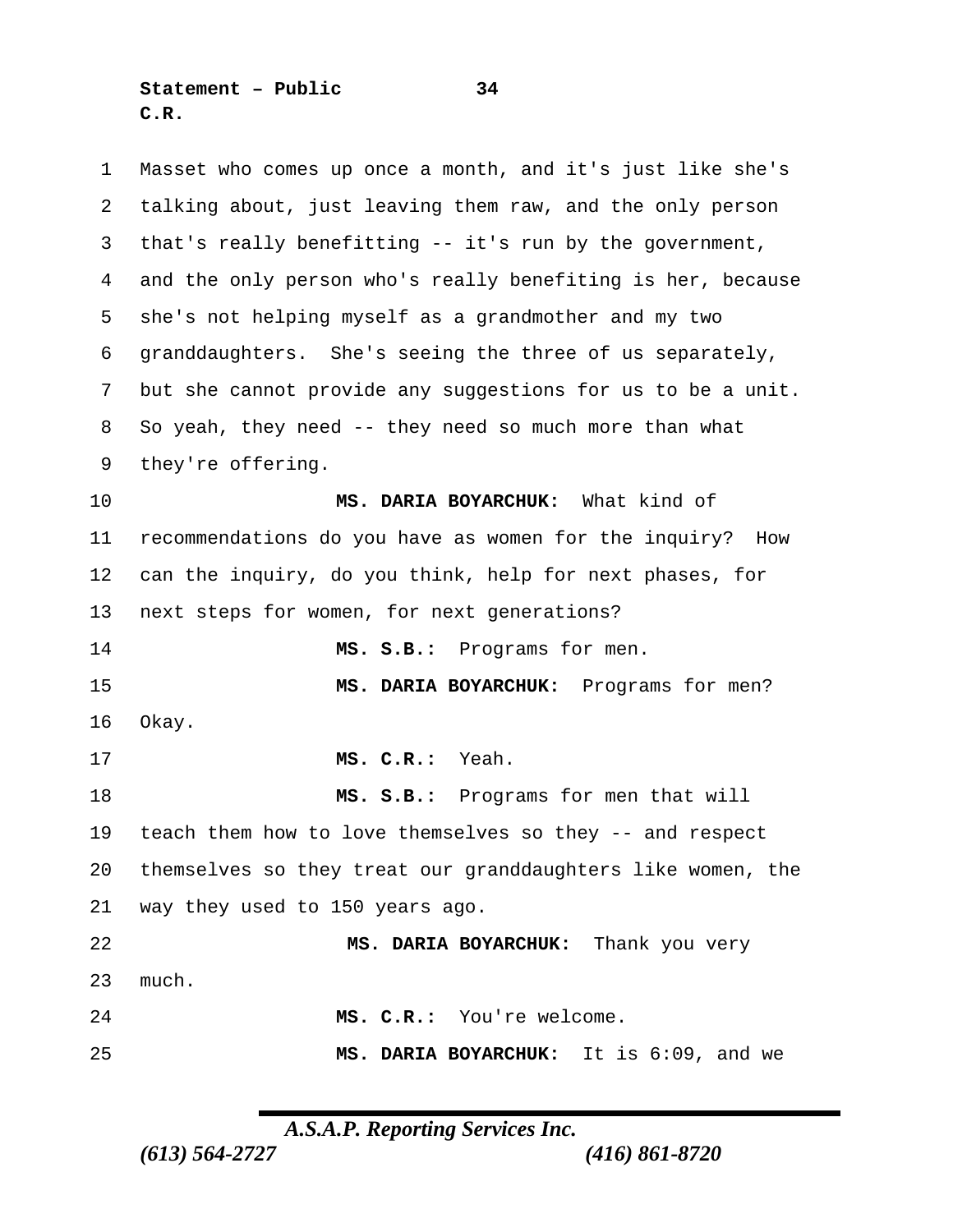```
Statement – Public 35
C.R.
```
- 1 are about to conclude our testimony. Thank you very much.
- 2 Thank you, [C.R.].
- 3 **MS. C.R.:** You're welcome.
- 4 ---Whereupon the proceeding concluded.